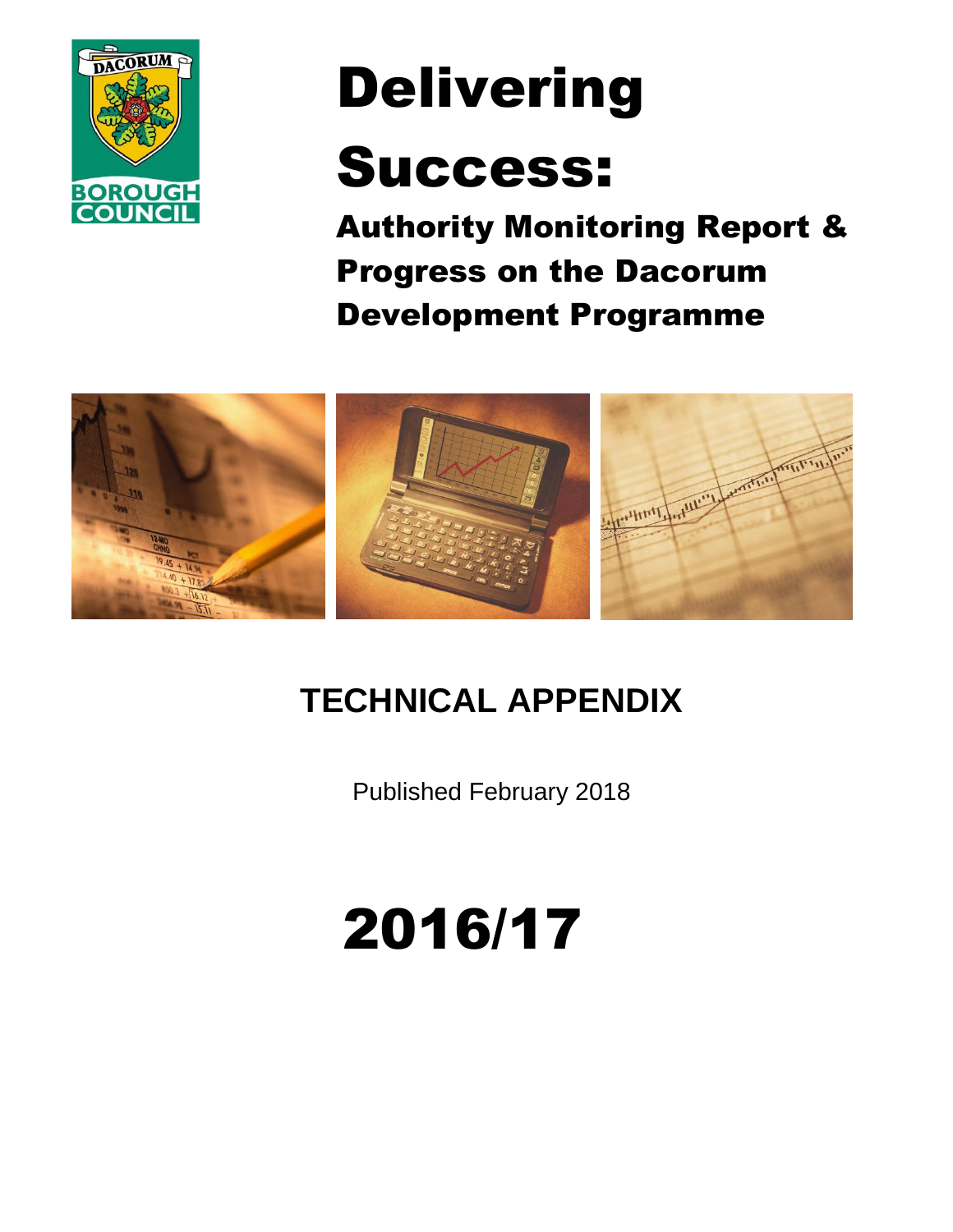## **1. Executive Summary and Headline Results**

No further information.

# **2. Introduction to the Authority Monitoring Report**

No further information.

# **3. Local Development Scheme, Policy Implementation and Duty to Cooperate**

|                  | House-<br>holder | <b>Conservation</b><br>/ Listed<br><b>Buildings</b> | <b>Housing</b> | <b>Other</b> | <b>Enforce-</b><br>ment | <b>TPOs</b> | <b>Total</b> |
|------------------|------------------|-----------------------------------------------------|----------------|--------------|-------------------------|-------------|--------------|
| <b>Dismissed</b> |                  |                                                     | 16             | ◠            |                         |             | 29           |
| Allowed          |                  |                                                     | っ              | ◠            |                         |             | 12           |
| <b>Split</b>     |                  |                                                     |                |              |                         |             |              |
| Withdrawn        |                  |                                                     |                |              |                         |             |              |
| <b>Total</b>     |                  |                                                     | 17             | 6            |                         |             |              |

**Table 3.1 Appeal decisions 2016/17**

#### **4. Borough Portrait**

#### **Table 4.1: Average<sup>1</sup> House Prices in Dacorum and Hertfordshire**

|                      | <b>Detached</b> | Semi-<br>detached | <b>Terraced</b> | Flats /<br><b>Maisonettes</b> | Average  |
|----------------------|-----------------|-------------------|-----------------|-------------------------------|----------|
| 2017                 |                 |                   |                 |                               |          |
| Dacorum              | £739,700        | £463,900          | £372,100        | £273,500                      | £437,700 |
| <b>Hertfordshire</b> | £769,000        | £485,700          | £372,800        | £263,400                      | £435,000 |
| 2016                 |                 |                   |                 |                               |          |
| Dacorum              | £759,600        | £476,400          | £355,600        | £239,500                      | £404,100 |
| <b>Hertfordshire</b> | £756,200        | £466,800          | £359,400        | £251,100                      | £417,700 |

 1 To the nearest 100 for 1st quarter. Taken 8/11/2017.<http://atlas.hertslis.org/dataviews/view?viewId=977> This data is updated every month using the latest transaction data from HM Land Registry so the more recent data (2012 onwards) may change if new transaction data becomes available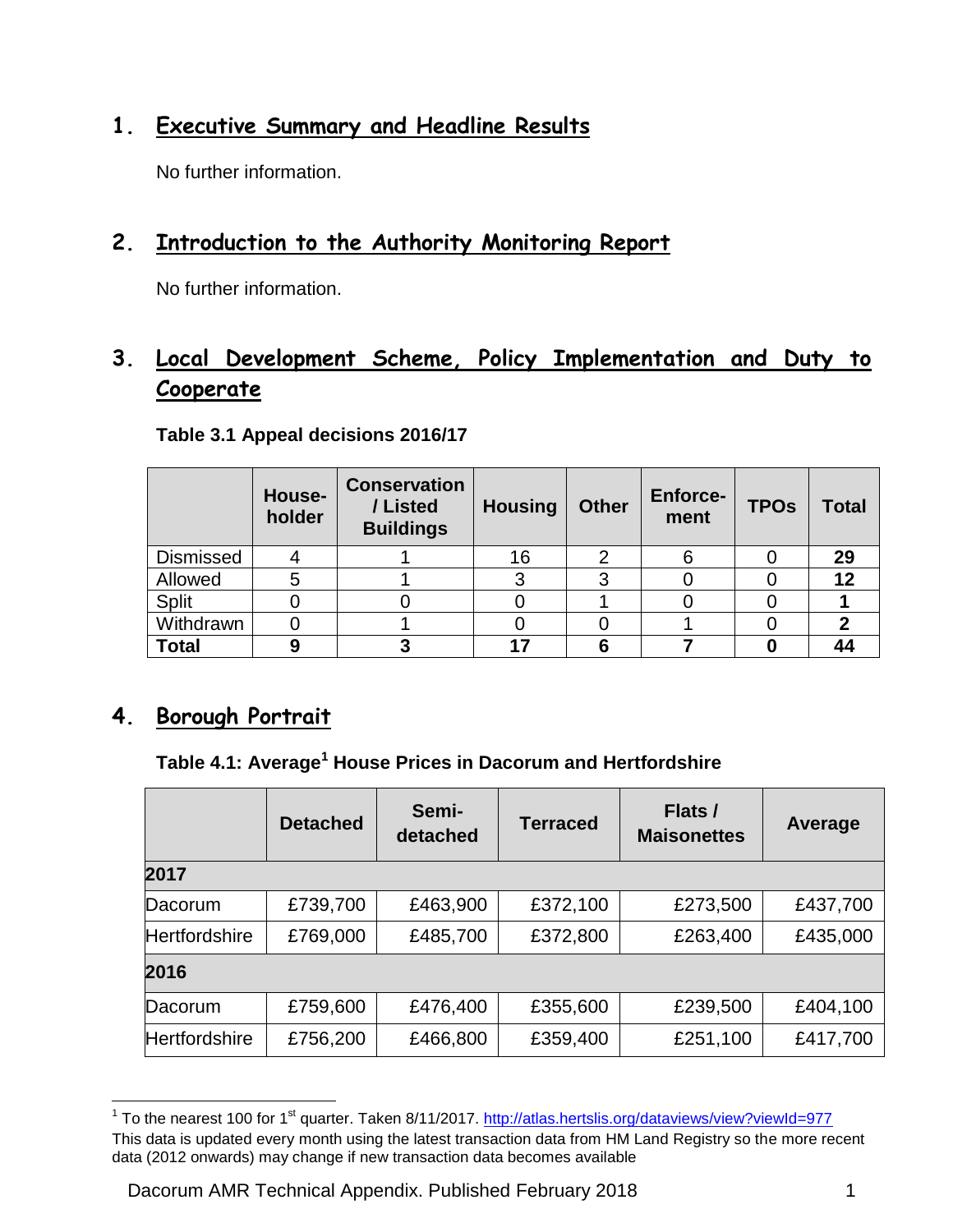|                      | <b>Detached</b> | Semi-<br>detached | <b>Terraced</b> | Flats /<br><b>Maisonettes</b> | Average  |
|----------------------|-----------------|-------------------|-----------------|-------------------------------|----------|
| 2015                 |                 |                   |                 |                               |          |
| Dacorum              | £678,800        | £401,300          | £324,600        | £198,600                      | £374,900 |
| <b>Hertfordshire</b> | £690,000        | £416,300          | £306,700        | £217,600                      | £375,700 |
| 2014                 |                 |                   |                 |                               |          |
| Dacorum              | £577,000        | £357,900          | £293,900        | £175,400                      | £333,800 |
| <b>Hertfordshire</b> | £623,600        | £361,700          | £281,000        | £198,400                      | £341,000 |

*Source: Data produced by Herts Insight © Crown copyright 2017*

#### **Table 4.2: Ratio of house prices to residence-based earnings**

|                     | 2016  | 2015  | 2012  | 2007  | 2002 |
|---------------------|-------|-------|-------|-------|------|
| Dacorum             | 11.31 | 11.03 | 9.44  | 9.44  | 6.62 |
| <b>Three Rivers</b> | 13.33 | 12.22 | 10.1  | 9.59  | 7.75 |
| Watford             | 10.56 | 9.54  | 7.38  | 7.71  | 6.82 |
| Hertsmere           | 15.13 | 14.08 | 10.73 | 10.93 | 7.53 |
| St Albans           | 11.83 | 11.93 | 9.82  | 9.27  | 7.77 |
| Hertfordshire       | 11.18 | 10.25 | 8.47  | 8.72  | 6.68 |
| England             | 7.16  | 7.11  | 6.58  | 7.21  | 4.51 |

*Source: Data produced by Herts LIS © Crown copyright 2017* 

#### **Table 4.3: Ratio of house prices to workplace-based earnings**

|                     | 2016  | 2015           | 2012           | 2007  | 2002 |
|---------------------|-------|----------------|----------------|-------|------|
| Dacorum             | 11.17 | 11.91          | 8.75           | 8.23  | 6.21 |
| <b>Three Rivers</b> | 13.42 | 13.14          | 10.01          | 7.65  | 6.73 |
| Watford             | 11.09 | 10.98          | $\blacksquare$ | 8.7   | 6.42 |
| Hertsmere           | 13.98 | $\blacksquare$ | 9.65           | 10.37 | 7.78 |
| St Albans           | 16.76 | 15.01          | 12.47          | 11.09 | 9.47 |
| Hertfordshire       | 12.13 | 11.35          | 9.34           | 9.71  | 7.08 |
| England             | 7.16  | 7.11           | 6.58           | 7.21  | 4.51 |

*Source: Data produced by Herts LIS © Crown copyright 2017*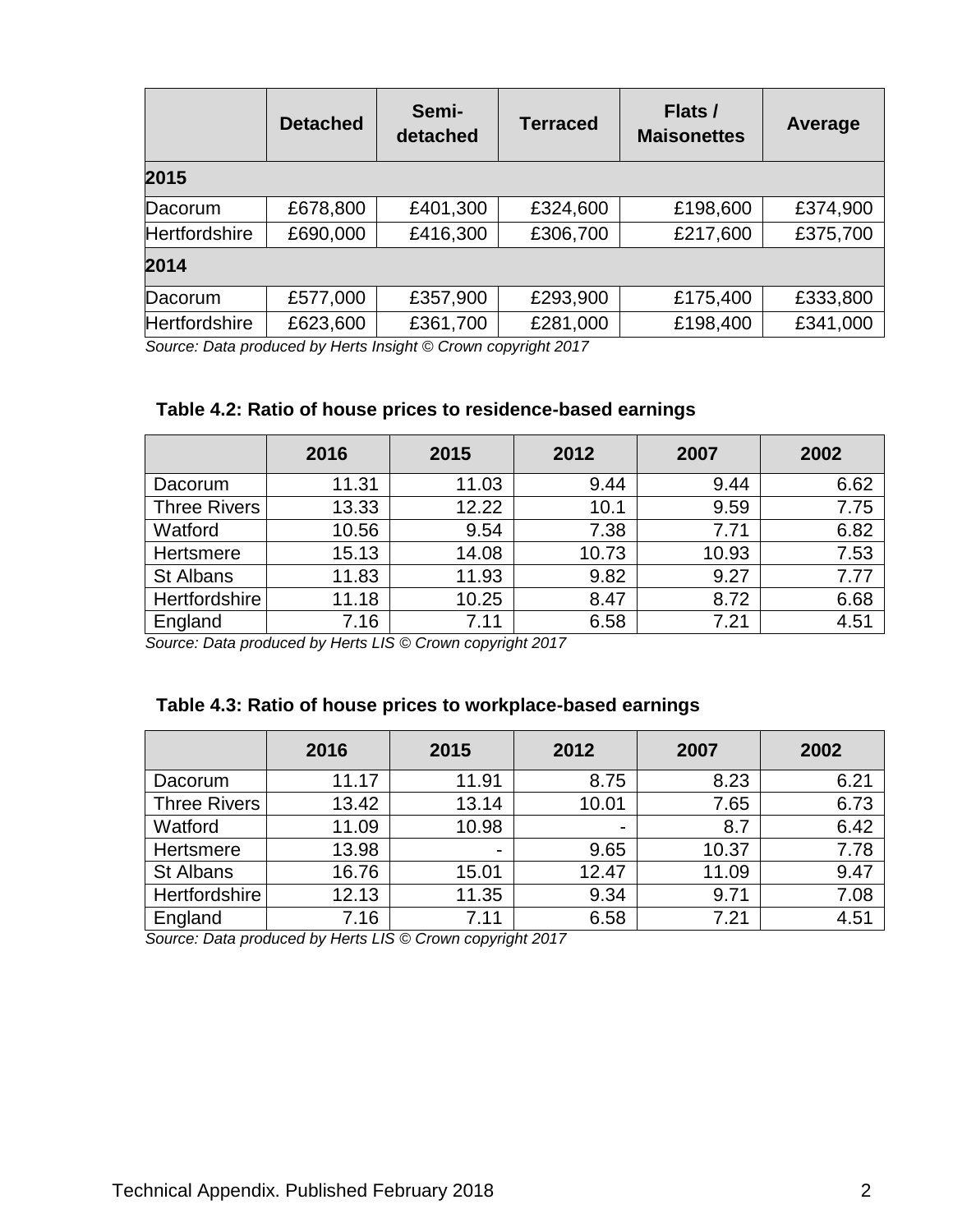# **5. Sustainable Development Strategy**

# **(a) Promoting sustainable development**

#### **Table 5.1 Distribution of housing by type of settlement**

|                                                               |                           | 06/07           | 07/08           | 08/09          | 09/10           | 10/11           | 11/12 | 12/13                   | 13/14           | 14/15            | 15/16                    | 16/17            | <b>Total</b>    |
|---------------------------------------------------------------|---------------------------|-----------------|-----------------|----------------|-----------------|-----------------|-------|-------------------------|-----------------|------------------|--------------------------|------------------|-----------------|
| <b>Main Centre</b><br>for<br><b>Development</b><br>and Change | <b>Hemel</b><br>Hempstead | 268             | 281             | 168            | 158             | 516             | 354   | 263                     | 157             | 243              | 386                      | 559              | 3,353           |
| % of Grand total                                              |                           | 67              | $\overline{73}$ | 40             | 67              | 86              | 79    | 90.7                    | 71.2            | 64               | $\overline{58}$          | 77.3             | 70.5            |
|                                                               | <b>Berkhamsted</b>        | 81              | 74              | 156            | 46              | 45              | 37    | $-22$                   | 11              | 24               | 124                      | 74               | 650             |
| <b>Market Town</b>                                            | <b>Tring</b>              | 19              | 6               | 35             | 1               | 10              | 9     | 25                      | 10              | 35               | 50                       | 60               | 260             |
|                                                               | <b>Northchurch</b>        |                 | -8              | 26             | 6               |                 | 26    |                         | -1              |                  | $-1$                     | 1                | 53              |
| <b>Total</b>                                                  |                           | 101             | $\overline{72}$ | 217            | $\overline{53}$ | $\overline{56}$ | 72    | $\overline{\mathbf{4}}$ | $\overline{20}$ | 60               | $\overline{173}$         | 135              | 963             |
| % of total                                                    |                           | 25              | 19              | 52             | 22              | 9               | 16    | 1.4                     | 9.1             | 16               | 26                       | 18.7             | 20.2            |
|                                                               | <b>Bovingdon</b>          | 9               | 1               | $\overline{7}$ | $\overline{2}$  | $\Omega$        | 0     | $\Omega$                |                 | $\overline{4}$   | 3                        | 7                | 34              |
| <b>Large Village</b>                                          | <b>Kings</b><br>Langley   | 0               | $\overline{c}$  | 13             | $\overline{7}$  | 12              | 3     | $\overline{2}$          |                 | 6                | 6                        | 6                | 58              |
|                                                               | <b>Markyate</b>           |                 | 12              | 4              | 4               | 6               | 2     | 6                       | 14              | 45               | 56                       | 5                | 155             |
| <b>Total</b>                                                  |                           | 10              | 15              | 24             | 13              | 18              | 5     | 8                       | 16              | $\overline{55}$  | 65                       | 18               | 247             |
| % of Grand total                                              |                           | 3               | 4               | 6              | 5               | 3               | 1     | 2.8                     | 7.3             | 14               | 10                       | 2.5              | 5.2             |
| <b>Small Village</b>                                          | <b>Chipperfield</b>       | $6\phantom{1}6$ | $\Omega$        | $\Omega$       | $\overline{0}$  | $\overline{7}$  | 1     |                         | $\Omega$        | 1                | $\overline{7}$           | $\bf{0}$         | $\overline{23}$ |
| within the                                                    | <b>Flamstead</b>          | -1              |                 | $\Omega$       | 0               | 0               | 0     | 0                       | 0               | 0                | $\Omega$                 | 0                | $\bf{0}$        |
| <b>Green Belt</b>                                             | <b>Potten End</b>         | $\Omega$        | -1              | 2              | 1               | 0               | -1    | $\overline{2}$          | $\Omega$        | -1               |                          | 0                | 3               |
|                                                               | Wigginton                 | 0               |                 | $\Omega$       | 0               | 0               | 1     |                         | 0               | -1               |                          | $-1$             | $\mathbf{2}$    |
| <b>Total</b>                                                  |                           | 5               | $\mathbf 1$     | $\overline{2}$ | 1               | $\overline{7}$  | 1     | $\overline{\mathbf{4}}$ | $\bf{0}$        | $-1$             | 9                        | $-1$             | 28              |
| % of total                                                    |                           | 1               | 0               | $\bf{0}$       | $\bf{0}$        | 1               | 0     | 1.4                     | $\bf{0}$        | $\boldsymbol{0}$ | 1                        | $\boldsymbol{0}$ | 0.6             |
| <b>Small Village</b>                                          | <b>Aldbury</b>            | $\mathbf 0$     | $\Omega$        | $\Omega$       | 0               | $\Omega$        | 0     | 0                       | $\Omega$        | $-1$             | $\overline{\phantom{a}}$ | $\mathbf 0$      | $\mathbf 0$     |
| within the<br><b>Rural area</b>                               | Long<br><b>Marston</b>    | $\overline{2}$  | 0               | 0              | 0               | 0               | 0     | 0                       | 0               | 0                | $\Omega$                 | $\mathbf 0$      | $\mathbf{2}$    |
|                                                               | <b>Wilstone</b>           | 0               | 0               | 0              | 0               | 0               | -1    |                         | 0               | 0                | 0                        | 1                | 1               |
| <b>Total</b>                                                  |                           | $\overline{2}$  | $\bf{0}$        | $\bf{0}$       | $\bf{0}$        | $\bf{0}$        | $-1$  | $\mathbf{1}$            | $\bf{0}$        | $-1$             | $\mathbf{1}$             | 1                | $\overline{3}$  |
| % of Grand total                                              |                           | 1%              | 0               | 0              | $\bf{0}$        | 0               | 0     | 0.3                     | $\bf{0}$        | $\bf{0}$         | $\bf{0}$                 | $\bf{0}$         | 0.0             |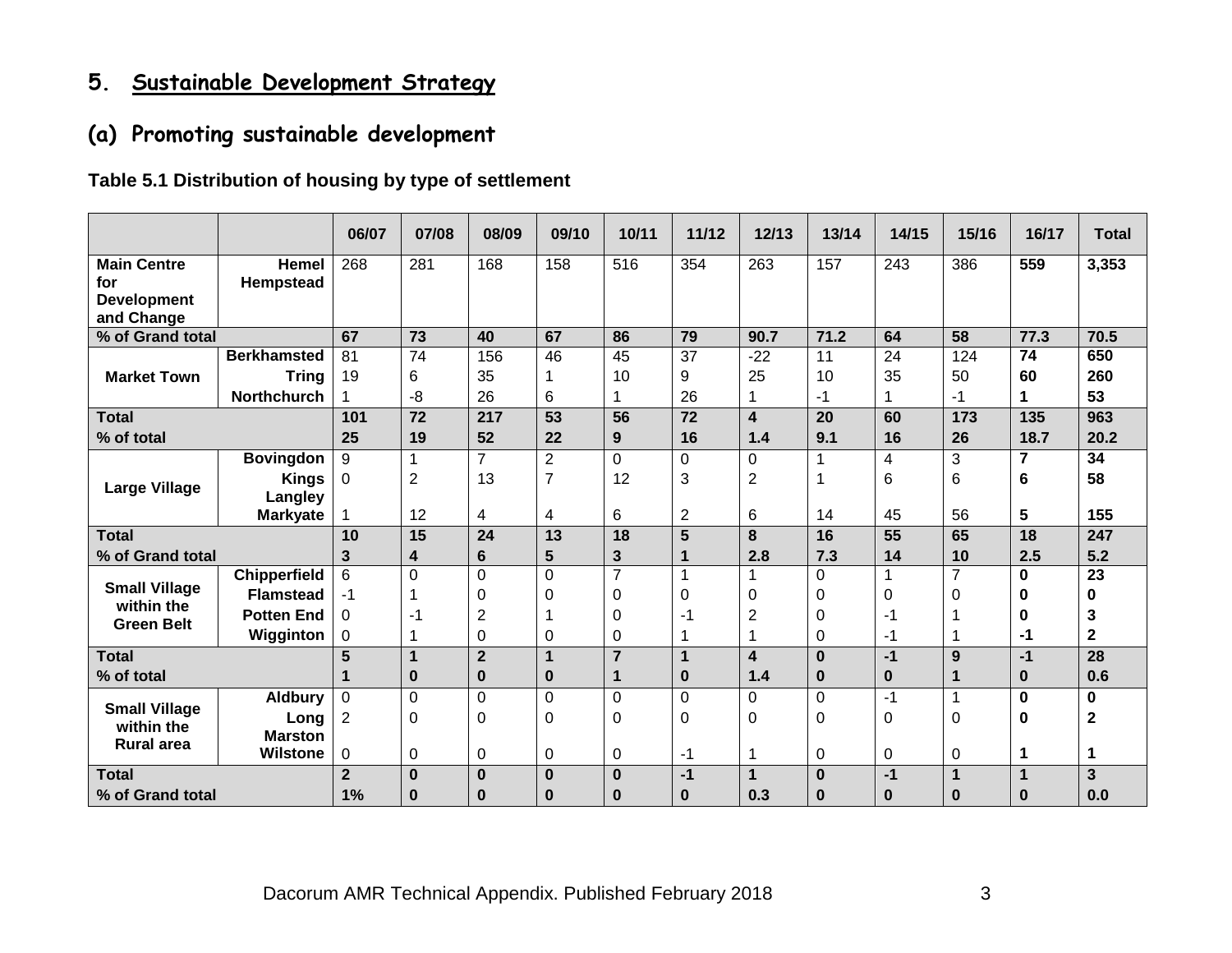|                                     |                     | 06/07 | 07/08 | 08/09 | 09/10 | 10/11 | 11/12 | 12/13 | 13/14 | 14/15 | 15/16 | 16/17 | <b>Total</b> |
|-------------------------------------|---------------------|-------|-------|-------|-------|-------|-------|-------|-------|-------|-------|-------|--------------|
| <b>Other Small Villages and the</b> | <b>Country side</b> | 14    | 15    |       | -12   | ı     | 16    | 10    | 26    | 23    | 25    | 11    | 165          |
| % of Grand total                    |                     |       |       |       | Ð     |       |       | 3.4   | 11.9  | 23    |       | 1.5   | 3.5          |
| <b>Grand total</b>                  |                     | 400   | 384   | 418   | 237   | 603   | 447   | 290   | 219   | 379   | 659   | 723   | 4,759        |

Note: All figures are net completions.

Source: DBC Monitoring 2006-16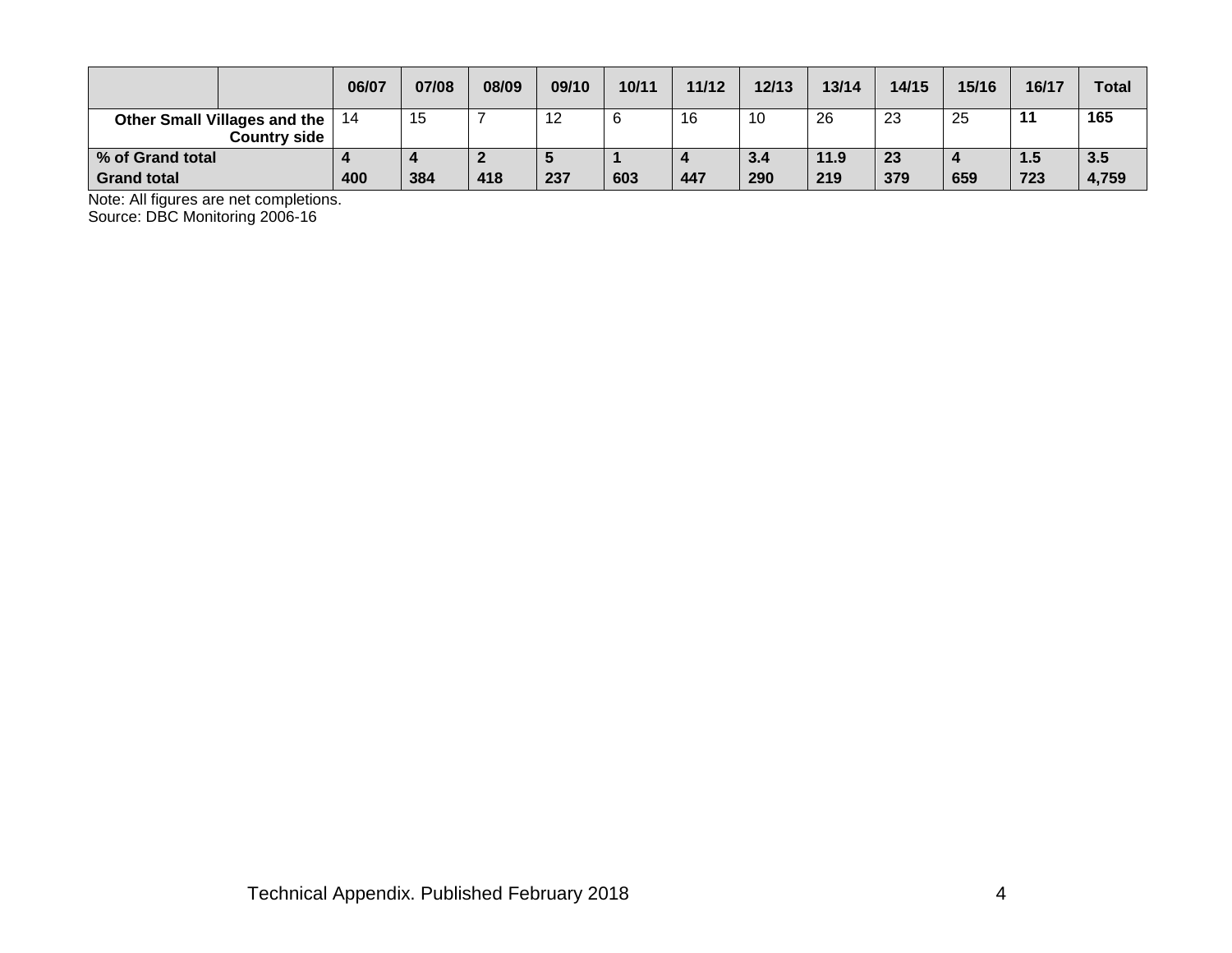### **(b) Enabling convenient access between homes, jobs and facilities**

| <b>Service</b>                     |         | <b>Gross</b><br><b>Completions</b><br>within 30 Minutes |         | % Accessibility |         | <b>Net Completions</b><br>within 30 Minutes | % Accessibility |         |  |
|------------------------------------|---------|---------------------------------------------------------|---------|-----------------|---------|---------------------------------------------|-----------------|---------|--|
|                                    | 2015/16 | 2016/17                                                 | 2015/16 | 2016/17         | 2015/16 | 2016/17                                     | 2015/16         | 2016/17 |  |
| Primary<br><b>Schools</b>          | 682     | 761                                                     | 97%     | 100%            | 643     | 721                                         | 98%             | 100%    |  |
| <b>Secondary</b><br><b>Schools</b> | 673     | 718                                                     | 96%     | 94%             | 642     | 686                                         | 97%             | 95%     |  |
| <b>Employment</b>                  | 685     | 756                                                     | 98%     | 99%             | 652     | 717                                         | 99%             | 99%     |  |
| <b>GPs</b>                         | 681     | 755                                                     | 97%     | 99%             | 647     | 717                                         | 98%             | 99%     |  |
| <b>Hospitals</b>                   | 604     | 739                                                     | 86%     | 97%             | 576     | 706                                         | 87%             | 98%     |  |
| <b>Retail</b><br><b>Centres</b>    | 577     | 749                                                     | 82%     | 98%             | 552     | 715                                         | 84%             | 99%     |  |

#### **Table 5.2 Accessibility of new development**

Note: Public Transport includes buses, trains and walking

Source: HCC monitoring/Trac modelling

#### **Table 5.3 Fully completed new build schemes complying with car parking standards**

|                 | <b>Yes</b> | <b>No</b> | <b>Unknown</b> | <b>Total</b> |
|-----------------|------------|-----------|----------------|--------------|
| Hemel Hempstead | 23         |           |                | 30           |
| Berkhamsted     | 12         |           |                | 12           |
| Tring           | 6          |           |                | 8            |
| Northchurch     | 2          |           |                |              |
| Bovingdon       | 3          |           |                |              |
| Kings Langley   |            |           |                |              |
| Markyate        |            |           |                |              |
| Rest of Dacorum | 16         |           |                | 16           |
|                 | 64         | 10        |                |              |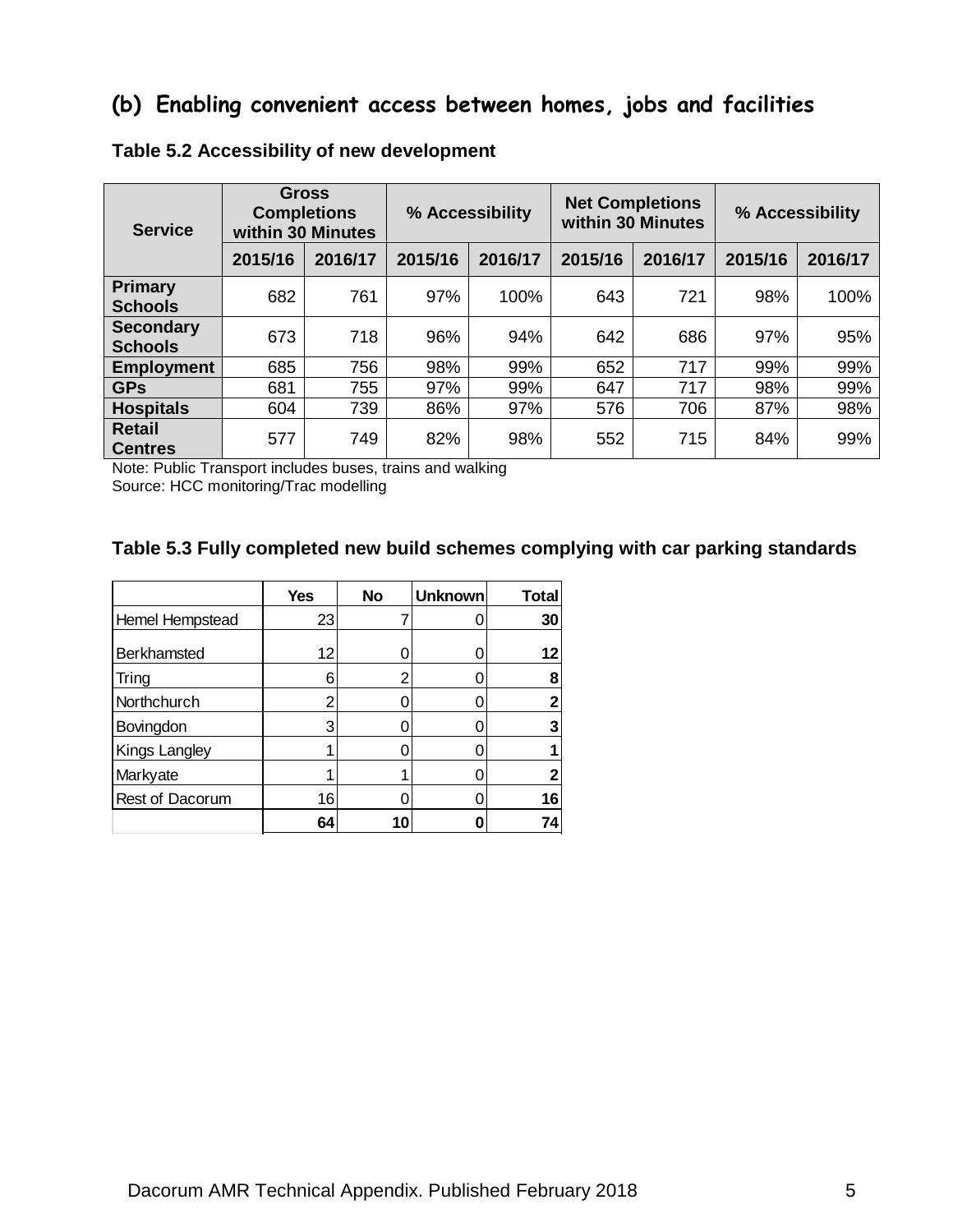**Table 5.4 Green Transport Plans – Qualifying criteria<sup>2</sup>**

| <u>Table 4:</u> National guidance on the thresholds requiring a travel plan or<br>travel plan statement |                                        |                    |  |  |  |  |  |  |
|---------------------------------------------------------------------------------------------------------|----------------------------------------|--------------------|--|--|--|--|--|--|
| <b>Land Use</b>                                                                                         | <b>Travel Plan</b><br><b>Statement</b> | <b>Travel Plan</b> |  |  |  |  |  |  |
| A1 Food Retail                                                                                          | >250<800 sq. m                         | $>800$ sq. m       |  |  |  |  |  |  |
| A1 Non-food Retail                                                                                      | >800<1500 sq. m                        | >1500 sq. m        |  |  |  |  |  |  |
| A2 Financial and Professional Services                                                                  | >1000<2500 sq. m                       | $>2500$ sq. m      |  |  |  |  |  |  |
| A3 Restaurants and Cafés                                                                                | >300<2500 sq. m                        | >2500 sq. m        |  |  |  |  |  |  |
| A4 Drinking Establishments                                                                              | >300<600 sq. m                         | >600 sq. m         |  |  |  |  |  |  |
| A5 Hot-food Takeaway                                                                                    | >250<500 sq. m                         | $>500$ sq. m       |  |  |  |  |  |  |
| <b>B1 Business</b>                                                                                      | >1500<2500 sq. m                       | >2500 sq. m        |  |  |  |  |  |  |
| <b>B2 General Industrial</b>                                                                            | >2500<4000 sq. m                       | >4000 sq. m        |  |  |  |  |  |  |
| <b>B2 Storage or Distribution</b>                                                                       | >3000<5000 sq. m                       | >5000 sq. m        |  |  |  |  |  |  |
| C1 Hotels                                                                                               | >75<100 sq. m                          | >100 sq. m         |  |  |  |  |  |  |
| C2 Residential Institutions - Hospitals,<br>Nursing homes                                               | $>30<50$ beds                          | $>50$ beds         |  |  |  |  |  |  |
| C2 Residential Institutions - Residential                                                               |                                        | >150               |  |  |  |  |  |  |
| <b>Education</b>                                                                                        | $>50<150$ students                     | students           |  |  |  |  |  |  |
| C2 Residential Institutions - Institutional<br><b>Hostels</b>                                           | >250<400<br>residents                  | >400<br>residents  |  |  |  |  |  |  |
| C3 Dwelling Houses                                                                                      | >50<80 units                           | >80 units          |  |  |  |  |  |  |
| D1 Non-residential Institutions                                                                         | >500<1000 sq. m                        | >1000 sq. m        |  |  |  |  |  |  |
| D <sub>2</sub> Assembly and Leisure                                                                     | >500<1500 sq. m                        | >1500 sq. m        |  |  |  |  |  |  |

#### **Table 5.5 Green Transport Plans - Qualifying Schemes**

| <b>Application</b><br>No. | <b>Address</b>                                                             | <b>Use Class</b> | Green<br><b>Travel Plan</b><br>to be<br>provided <sup>3</sup> |
|---------------------------|----------------------------------------------------------------------------|------------------|---------------------------------------------------------------|
| 4/1317/14                 | Roy Chapman Ltd and Davis and Samson,<br>Gossoms End, Berkhamsted          | A1               | Yes                                                           |
| 4/0424/15                 | Land at Jarman Park, Jarman Way, Hemel<br>Hempstead                        | A1               | Yes                                                           |
| 4/0676/14                 | Land at Maylands Court, Wood Lane End,<br>Maylands Avenue, Hemel Hempstead | A1/A2/A3/A5/B1   | Yes                                                           |
| 4/1132/15                 | Lucas Aerospace Ltd, Maylands Avenue,                                      | A1/B1            | Yes                                                           |

 $\overline{a}$ <sup>2</sup> Hertfordshire's Travel Plan Guidance for Business and Residential Development (May 2014), table 4: [https://www.hertfordshire.gov.uk/media-library/documents/highways/development-management/travel-plan-](https://www.hertfordshire.gov.uk/media-library/documents/highways/development-management/travel-plan-guidance.pdf)<u>guidance.pdf</u><br><sup>3</sup> Either via condition or S106 agreement

Technical Appendix. Published February 2018 6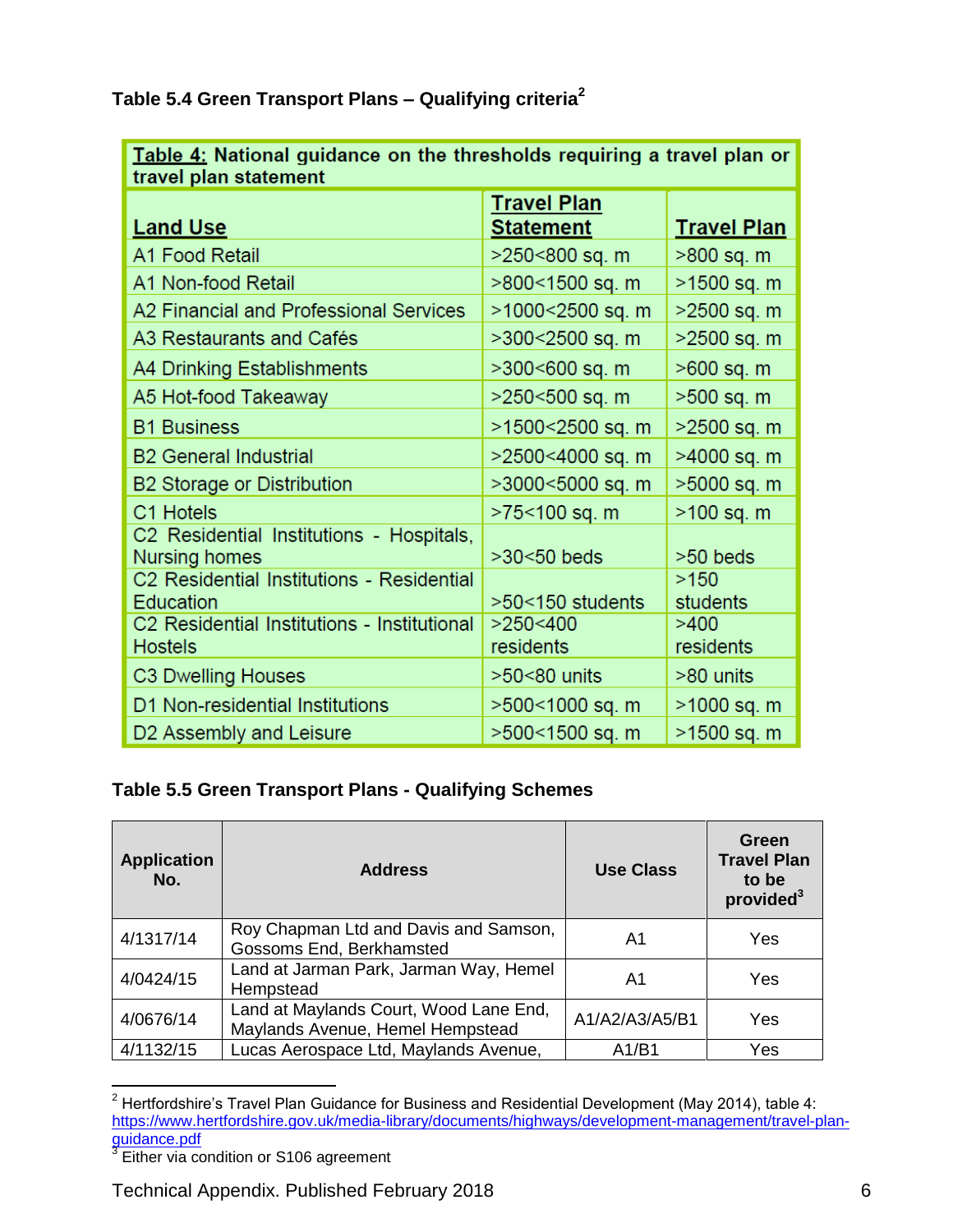| <b>Application</b><br>No. | <b>Address</b>                                                                                                 | <b>Use Class</b> | Green<br><b>Travel Plan</b><br>to be<br>provided <sup>3</sup> |
|---------------------------|----------------------------------------------------------------------------------------------------------------|------------------|---------------------------------------------------------------|
|                           | Hemel Hempstead                                                                                                |                  |                                                               |
| 4/2351/13                 | Land at North East Hemel Hempstead (adj<br>to Nickey Line), Three Cherry Trees Lane,<br><b>Hemel Hempstead</b> | A1/C3            | Yes <sup>4</sup>                                              |
| 4/3624/14                 | Land off Dacorum Way between<br>Marlowes, Combe Street and River Gade,<br>Hemel Hempstead                      | C <sub>3</sub>   | Yes                                                           |
| 4/2124/08                 | Land at Breakspear House, Maylands<br>Avenue, Hemel Hempstead                                                  | <b>B1</b>        | <b>Yes</b>                                                    |
| 4/1399/13                 | The Campus, Maylands Avenue, Hemel<br>Hempstead                                                                | B1/B2/B8         | <b>Yes</b>                                                    |
| 4/2013/15                 | Phase 1, West Herts College, Dacorum<br>Campus, Marlowes, Hemel Hempstead                                      | D <sub>1</sub>   | <b>Yes</b>                                                    |
| 4/0909/14                 | Kings Langley School, Love Lane, Kings<br>Langley                                                              | D <sub>1</sub>   | Yes                                                           |
| 4/2849/14                 | Abbots Hill School, Bunkers Lane, Hemel<br>Hempstead                                                           | D <sub>1</sub>   | <b>No</b>                                                     |
| 4/3241/14                 | Land at Junction of Durrants Lane &,<br>Shootersway, Berkhamsted                                               | C <sub>3</sub>   | Yes                                                           |
| 4/2419/04                 | Land adj. The Manor Estate, Apsley,<br><b>Hemel Hempstead</b>                                                  | C <sub>3</sub>   | <b>No</b>                                                     |
| 4/689/14                  | Land at 66 & 72 Wood Lane End,<br>Maylands Avenue, Hemel Hempstead,<br>HP2 4RF                                 | <b>B1/C3</b>     | Yes                                                           |
| 4/3252/15                 | Wood House, Maylands Avenue, Hemel<br>Hempstead                                                                | A2/C3            | <b>Yes</b>                                                    |
| 4/2772/15                 | Viking House, Swallowdale Lane, Hemel<br>Hempstead, HP2 7EA                                                    | C <sub>3</sub>   | <b>Yes</b>                                                    |
| 4/1173/11                 | Land At Hicks Road, Markyate, St. Albans,<br>AL3 8LH                                                           | B1/B2/B8/C3      | Yes                                                           |
| 4/1382/09                 | Former Sappi site, Lower Road, Nash<br>Mills, Hemel Hempstead                                                  | A3/B1/D1/C3      | <b>Yes</b>                                                    |
| 4/3441/15                 | Symbio Place, Whiteleaf Road, Hemel<br>Hempstead                                                               | C <sub>3</sub>   | Yes                                                           |

Source: DBC Employment Land Position Statement No. 41 (1<sup>st</sup> April 2017) and Residential Land Commitments Position Statement No. 44 (1<sup>st</sup> April 2017)

# **(c) Securing quality design**

 4 A Travel Plan Framework was provided with the outline scheme under 4/1477/09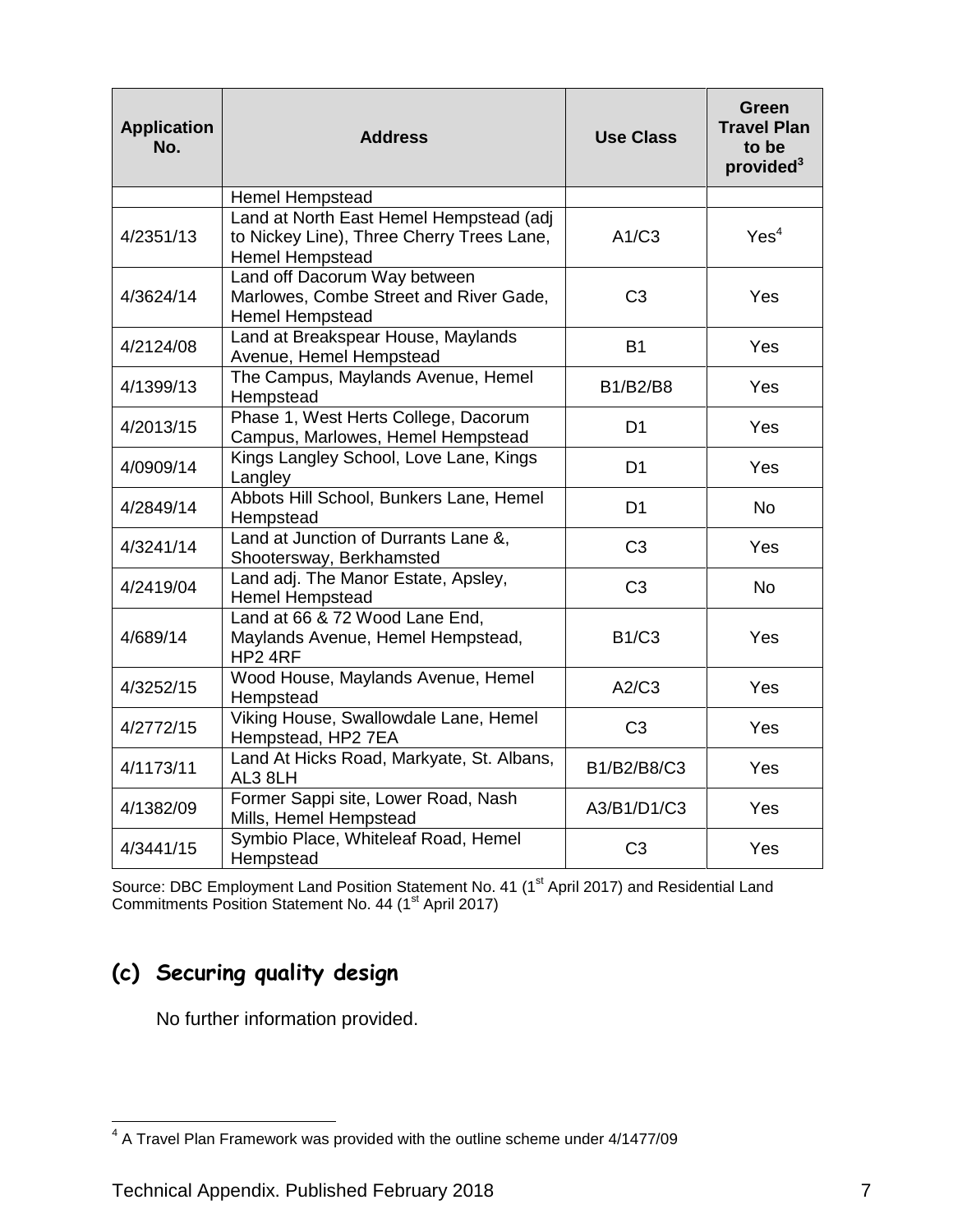# **6. Strengthening Economic Prosperity**

# **(a) Creating jobs and full employment**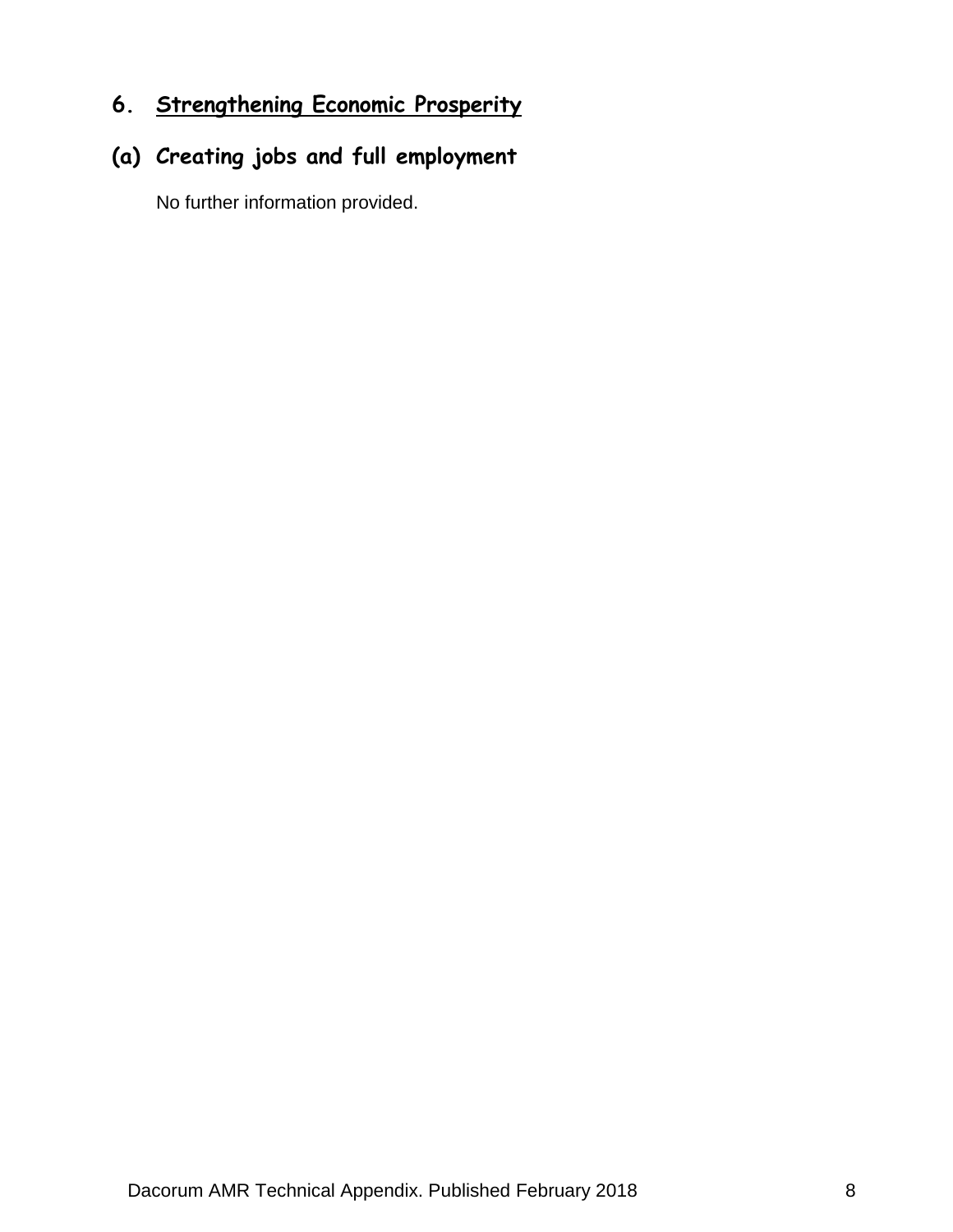# **(b) Providing for offices, industry, storage and distribution**

#### **Dacorum Employment Land Supply on Major Sites (December 2017)**

The schedule below provides information on sites where there is potential for gains or losses of over 1,000 m<sup>2</sup> of B-class floorspace from 31 March 2017.

|                                               | <b>Site</b><br>area | Permission<br>ref. |              | Floorspace change $m2$<br>from 31.03.17 | Comments                                                                                                                                                                                                                                                                                                                                                                                                                                             |
|-----------------------------------------------|---------------------|--------------------|--------------|-----------------------------------------|------------------------------------------------------------------------------------------------------------------------------------------------------------------------------------------------------------------------------------------------------------------------------------------------------------------------------------------------------------------------------------------------------------------------------------------------------|
|                                               | (ha.)               | (lapse date)       | $B1(a)$ &(b) | B1(c), B2,<br>B <sub>8</sub>            |                                                                                                                                                                                                                                                                                                                                                                                                                                                      |
| <b>Hemel Hempstead</b>                        |                     |                    |              |                                         |                                                                                                                                                                                                                                                                                                                                                                                                                                                      |
| 1. Maylands<br><b>Business Park</b>           |                     |                    |              |                                         |                                                                                                                                                                                                                                                                                                                                                                                                                                                      |
| 47 Maylands Avenue<br>(Shroff site)           | 0.59                | 00495/15           |              | 6,375                                   | Permission granted (4/01972/13) for a B1(c)/ B8 unit and an A3/A5<br>unit (KFC) with offices above, but has now lapsed. Permission<br>granted (4/00495/15) for a $6,375m^2$ self-storage building (B8) in<br>place of the B1(c)/B8 unit permitted previously. Completed since<br>31.03.17. Planning application (4/02981/17/MFA) since 31.03.17<br>for A3/A5 use (KFC) with hotel above, in place of the A3/A5/offices<br>unit permitted previously. |
| The Campus, 150<br>Maylands Avenue<br>(Gyron) | 3.00                | 01399/13           |              | 23,358                                  | Mixed use development permitted for Gyron, including HQ offices<br>$(9,093 \text{ m}^2)$ and data storage facility (23,358 m <sup>2</sup> ). The previous<br>offices have been demolished and the data storage facility is under<br>construction. Gyron have decided not to build the offices and a<br>planning application has been submitted for industrial development<br>(see Spring Park below).                                                |
| Spring Park,<br>Maylands<br>Avenue/Spring Way | 0.75                |                    |              | 3,790                                   | Planning application (4/03054/17/MFA) submitted since 31.03.17<br>for six industrial units (B1(c)/B2/B8) with a total floorspace of 3,790<br>$m2$ ).                                                                                                                                                                                                                                                                                                 |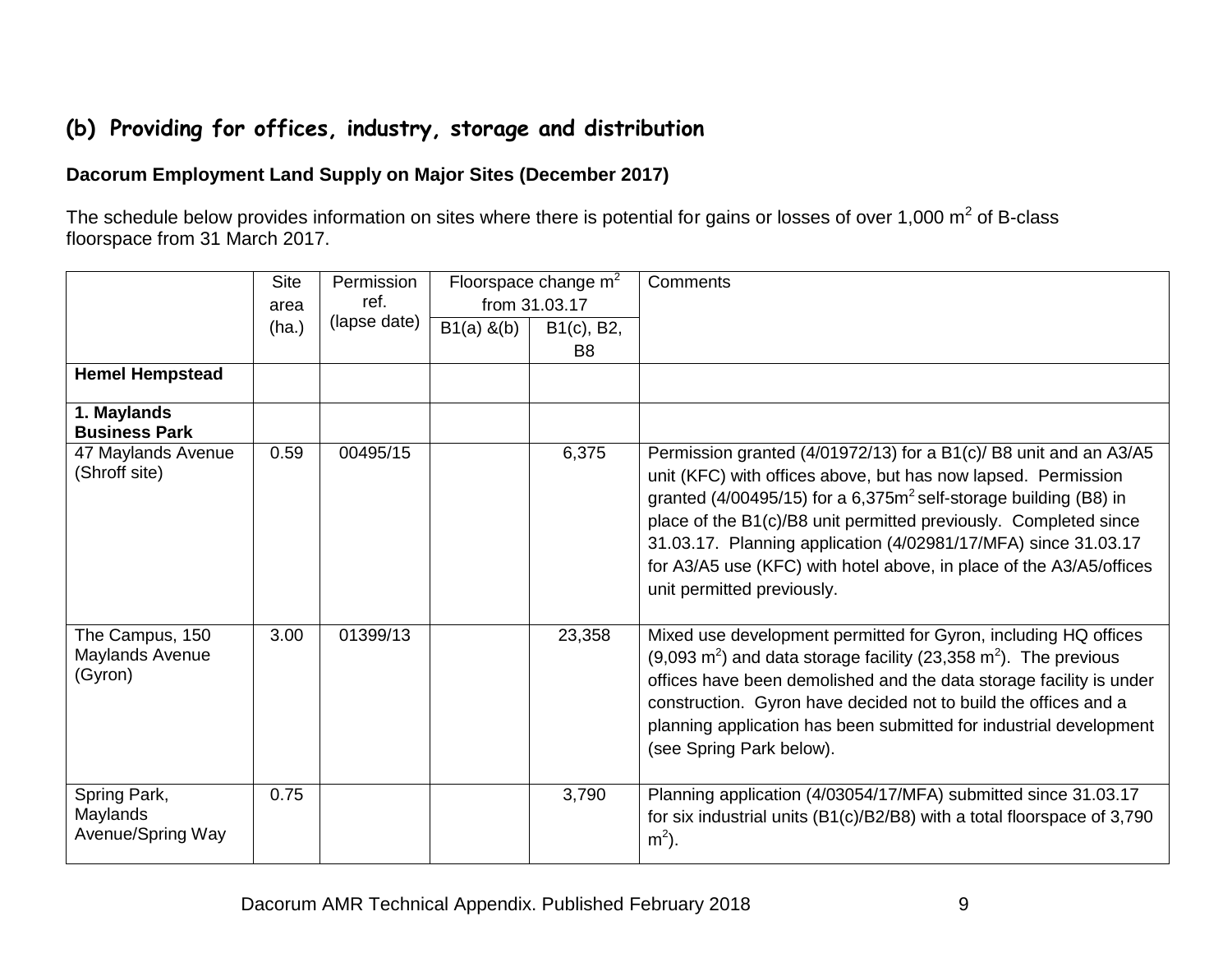| <b>Former Catherine</b><br>House, Boundary<br>Way                                                                                                                                                                                                                         | 0.44 | 00031/13                                                                      | 1,495                                       | 462                                                     | Vacant site. Permission granted for industrial building (Use Class<br>B1, B2 and B8). Development started, but little progress has been<br>made.                                                                                                                                                                                                                                                                                                                                                                                                                                                                                                                                                                                                              |
|---------------------------------------------------------------------------------------------------------------------------------------------------------------------------------------------------------------------------------------------------------------------------|------|-------------------------------------------------------------------------------|---------------------------------------------|---------------------------------------------------------|---------------------------------------------------------------------------------------------------------------------------------------------------------------------------------------------------------------------------------------------------------------------------------------------------------------------------------------------------------------------------------------------------------------------------------------------------------------------------------------------------------------------------------------------------------------------------------------------------------------------------------------------------------------------------------------------------------------------------------------------------------------|
| Mark House, 36 Mark<br>Road                                                                                                                                                                                                                                               |      | 02121/15                                                                      | $-1,360$                                    |                                                         | Planning permission has been granted for a change of use from B1<br>use (offices and high tech workshop) to a D2 low cost gymnasium.                                                                                                                                                                                                                                                                                                                                                                                                                                                                                                                                                                                                                          |
| 200 The Campus,<br>Maylands Avenue                                                                                                                                                                                                                                        |      | 03421/15                                                                      | $-379$                                      |                                                         | Two planning permissions granted at the former Dixons (Diamond<br>Point) building:<br>• $4/03421/15$ : remodelling and refurbishment (loss of 379 m <sup>2</sup><br>offices).<br>• 4/03088/16/MFA: remodelling and refurbishment (gain of 1,930<br>$m2$ offices).<br>Work is in progress. It appears the earlier permission is being<br>implemented.                                                                                                                                                                                                                                                                                                                                                                                                          |
| Heart of Maylands,<br>Sites 1 and 2 (SE<br>area)<br>See Heart of<br>Maylands<br>Development Brief<br>(October 2010):<br>http://www.dacorum.g<br>ov.uk/docs/default-<br>source/regeneration/h<br>eart-of-maylands-<br>development-<br>brief.pdf?Status=Mast<br>er&sfvrsn=0 | 4.0  | 00676/14/<br><b>MFA</b><br>00689/14/<br><b>OUT</b><br>00699/14/<br><b>DEM</b> | 1,480<br>(Site 2b)<br>$-2,200$<br>(Site 2d) | $-7,593$<br>(Sites 2b &<br>2c)<br>$-3,100$<br>(Site 2d) | Existing uses: Sites 1 and 2a in Heart of Maylands Development<br>Brief: construction site; Sites 2b-2d: currently in<br>industrial/warehousing use.<br>The site is being developed in phases:<br>Phase A (Sites 1 and 2a): planning permission granted<br>(4/00676/14/MFA) - mixed Class-A uses; housing; church. Retail<br>units may include some B1 (a) use (units 1 & 2 are most suitable<br>for offices: $174 \text{ m}^2$ ). Almost completed late 2017.<br>Phase B (Sites 2b & 2c; owned by CBRE (different pension funds)):<br>planning permission granted for housing (4/00689/14/OUT). One<br>building $(1,480 \text{ m}^2)$ is proposed for either flats or offices subject to<br>demand (offices are assumed in column 4). This proposal involves |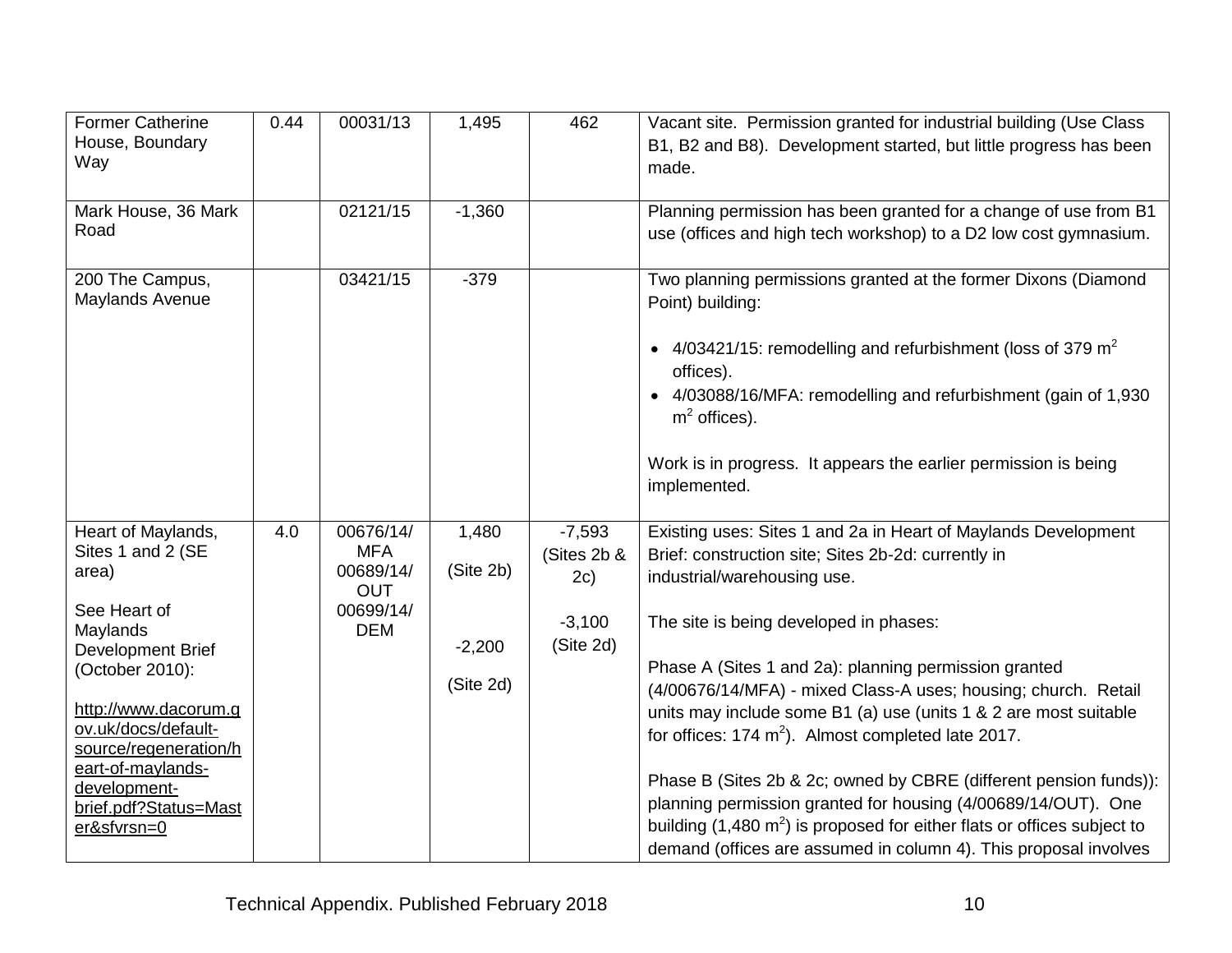|                                                                                         |      |          |                        |                    | the loss of 7,593 $m^2$ B8 floorspace.                                                                                                                                                                                                                                                                                                                                                                                                                                                                                                                                                                                                                                                                                   |
|-----------------------------------------------------------------------------------------|------|----------|------------------------|--------------------|--------------------------------------------------------------------------------------------------------------------------------------------------------------------------------------------------------------------------------------------------------------------------------------------------------------------------------------------------------------------------------------------------------------------------------------------------------------------------------------------------------------------------------------------------------------------------------------------------------------------------------------------------------------------------------------------------------------------------|
|                                                                                         |      |          |                        |                    | Phase C (Site 2d; being purchased by CALA Homes): a planning<br>application for housing is expected shortly. The existing buildings<br>contain around 2,200 $m^2$ offices and 3,100 $m^2$<br>industrial/warehousing space.                                                                                                                                                                                                                                                                                                                                                                                                                                                                                               |
| Heart of Maylands,<br>Site 3 (NW area)<br>See Heart of<br>Maylands<br>Development Brief | 1.0  | 03252/15 | 550<br>(Wood<br>House) |                    | Southern part of site (Wood House). Site purchased by DBC for<br>affordable housing. Planning permission (4/03252/15/MFA)<br>granted for housing and commercial/office space (550 $m2$ ), to be<br>used as an overflow for the Maylands Business Centre. Under<br>construction. Previous warehouse (assume floorspace = $2,900 \text{ m}^2$ )<br>demolished in 2014-2015.<br>Northern part of site (Knoll House). Owned by DCC Foods.<br>Change of use from B1 to mixed class B1 (light industrial, research<br>and development and ancillary offices) to B8 implemented<br>$(4/01319/14/$ FUL). Involved a net gain of 461 m <sup>2</sup> offices and a net<br>loss of 461 m <sup>2</sup> industrial/warehousing space. |
| Heart of Maylands,<br>Sites 4 and 6 (SW<br>area)                                        | 1.1  |          | $-75$<br>600           | $-930$ (Site<br>4) | The site is in multiple ownerships (including DBC), mostly freehold,<br>but some leased out. Site 4 is used for mixed A and B-class uses,<br>motor trade uses and a public car park. Site 6 is in B-class use.                                                                                                                                                                                                                                                                                                                                                                                                                                                                                                           |
| See Heart of<br>Maylands<br>Development Brief                                           |      |          | (Site 4)               |                    | DBC will take the lead in trying to secure redevelopment. The Site<br>4 redevelopment scheme is likely to involve ground floor offices<br>(assume 600 $m^2$ ) and housing above.<br>The Heart of Maylands Development Brief does not contain any<br>proposals for Site 6 and it is uncertain whether redevelopment will<br>be proposed.                                                                                                                                                                                                                                                                                                                                                                                  |
| Heart of Maylands,<br>Site 5 (Wood Lane<br>End)<br>See Heart of                         | 0.15 |          |                        |                    | Currently in A2 use (banks).<br>The Heart of Maylands Development Brief does not contain any<br>proposals for this site and relocation of the banks appears unlikely<br>to be viable.                                                                                                                                                                                                                                                                                                                                                                                                                                                                                                                                    |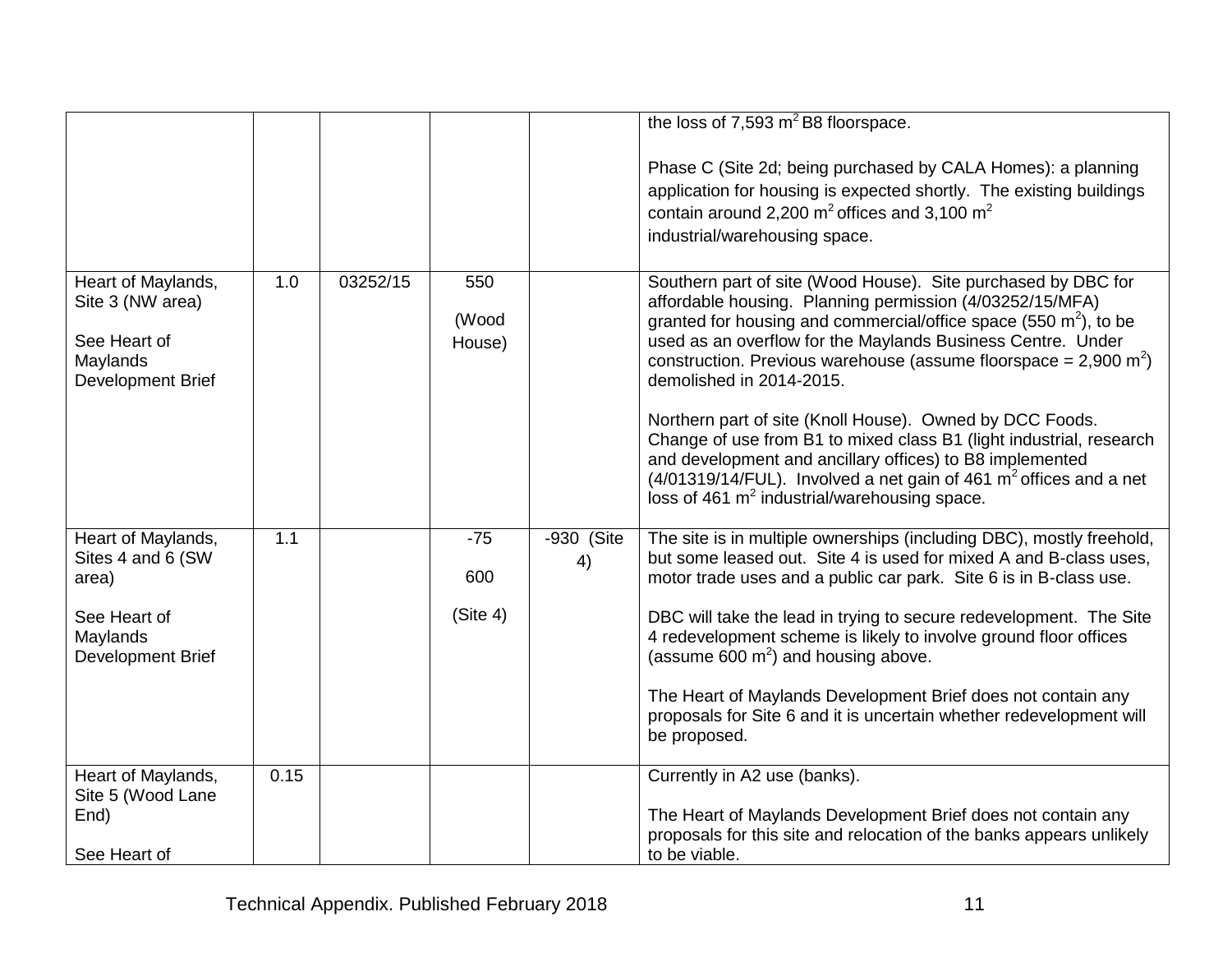| Maylands<br>Development Brief                                                                                                                                                                                                                                                                     |      |          |       |                                                                                                                                                                                                                                                                                                                                                                                                                                                                                                                                                                                                                                                                                                                                                                                                        |
|---------------------------------------------------------------------------------------------------------------------------------------------------------------------------------------------------------------------------------------------------------------------------------------------------|------|----------|-------|--------------------------------------------------------------------------------------------------------------------------------------------------------------------------------------------------------------------------------------------------------------------------------------------------------------------------------------------------------------------------------------------------------------------------------------------------------------------------------------------------------------------------------------------------------------------------------------------------------------------------------------------------------------------------------------------------------------------------------------------------------------------------------------------------------|
| Breakspear House,<br>Maylands Avenue<br>(Kier Park)<br>Maylands Gateway,<br>Site 1: see Maylands<br>Gateway<br>Development Brief<br>(Revised May 2013):<br>http://www.dacorum.g<br>ov.uk/docs/default-<br>source/default-<br>document-<br>library/maylands-<br>development-<br>brief.pdf?sfvrsn=0 | 1.55 | 02124/08 | 1,500 | Previous development demolished.<br>Phase 1: hotel (Travelodge) and A3/A5 uses completed on part of<br>site; offices (6,455 $m^2$ : site area 0.4 ha.) permitted on the rest. This<br>permission cannot lapse, but is unlikely to be implemented.<br>Phase 2 (0.5 ha.): application 4/01031/15/MFA for a Lidl<br>supermarket and offices (351 $m2$ ) was refused.<br>Future uses on all the undeveloped land (0.9 ha.) are uncertain, but<br>may involve mixed uses including offices (assume $1,500 \text{ m}^2$<br>offices).                                                                                                                                                                                                                                                                         |
| Aviva Site, Maylands<br>Avenue<br>Maylands Gateway,<br>Site 2: see Maylands<br>Gateway<br>Development Brief                                                                                                                                                                                       | 6.5  | 01132/15 | 2,787 | Outline planning permission (4/01132/15) granted for retail<br>development (12,503 m <sup>2</sup> ), offices (3,004 m <sup>2</sup> ) and restaurants (650<br>$m2$ ).<br>A hybrid application (4/03157/16/MFA) seeks full permission for<br>retail (12,503 $m^2$ Class A1) and cafés/restaurant (725 $m^2$ ) and<br>outline permission for offices $(2,787 \text{ m}^2)$ . The Council has resolved<br>to grant permission since 31.03.17, subject to a S106 agreement<br>being entered into. The location of the offices (accessed via the<br>retail park's car park) may not be commercially attractive.<br>The Planning Statement accompanying the application says the<br>retail development will be undertaken in the short term, but timing<br>of the offices is uncertain due to lack of demand. |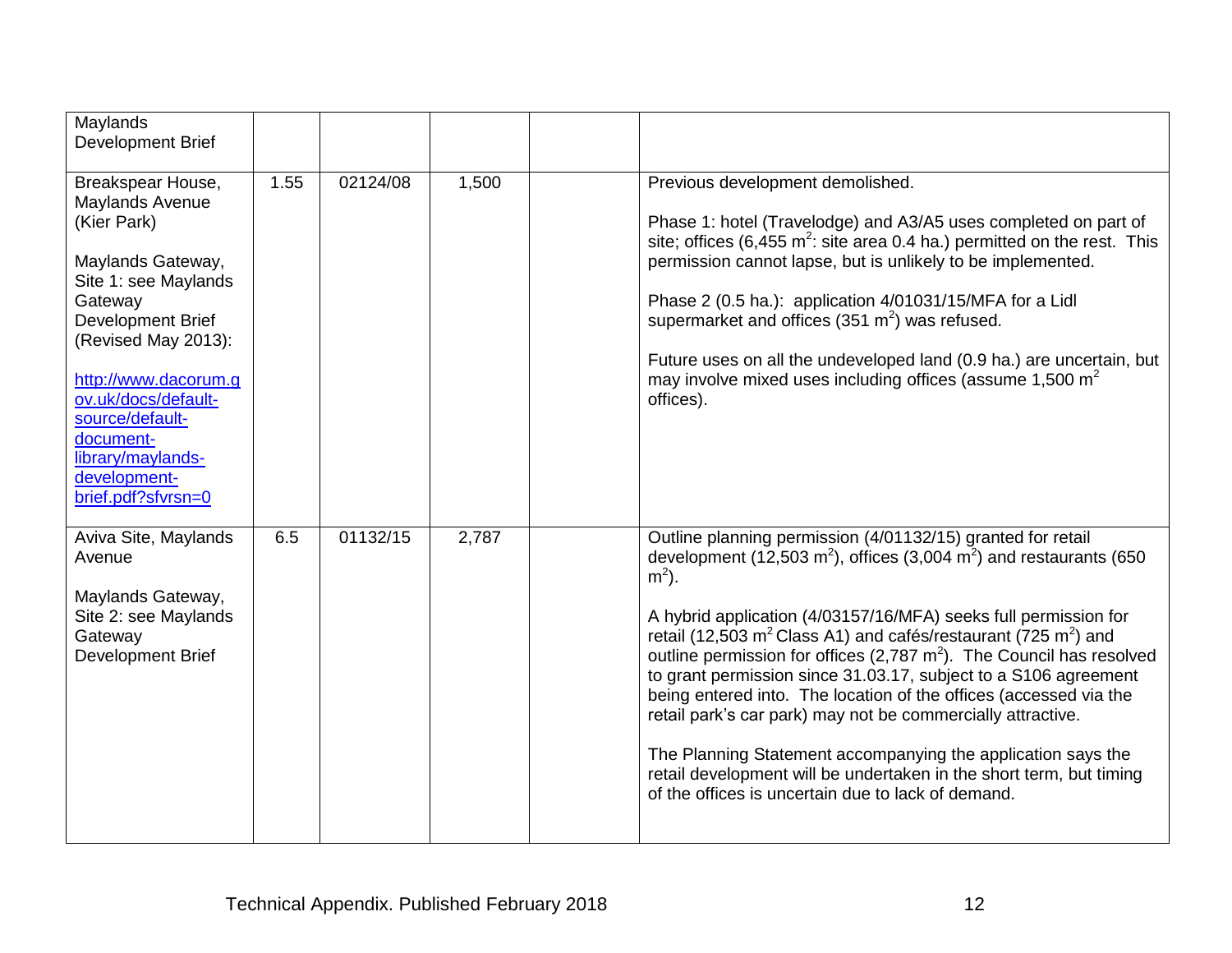| Former Lucas and<br>Kodak sports grounds<br>/ caravan park (HCA<br>site)<br>Maylands Gateway<br>Site 3: see Maylands<br>Gateway<br>Development Brief | 13.1 | 00064/17                           |          | 54,714 | Prologis has purchased the site from the Homes and Communities<br>Agency (HCA). Planning permission has been granted since<br>31.03.17 for flexible commercial floorspace (B1(c)/B2/B8 with<br>ancillary offices). Construction started late 2017.                                                                                                                                                                                                                                                                                                                                                                                                                                                                                                                                                                                                                                                                                                                                                                |
|------------------------------------------------------------------------------------------------------------------------------------------------------|------|------------------------------------|----------|--------|-------------------------------------------------------------------------------------------------------------------------------------------------------------------------------------------------------------------------------------------------------------------------------------------------------------------------------------------------------------------------------------------------------------------------------------------------------------------------------------------------------------------------------------------------------------------------------------------------------------------------------------------------------------------------------------------------------------------------------------------------------------------------------------------------------------------------------------------------------------------------------------------------------------------------------------------------------------------------------------------------------------------|
| Breakspear Way/<br>Green Lane/<br>Boundary Way (DBC<br>site)<br>Maylands Gateway<br>Site 4: see Maylands<br>Gateway<br>Development Brief             | 9.7  |                                    | 20,000   | 10,000 | This site comprises two parcels of land:<br>1. Breakspear Way / Buncefield Lane / Green Lane / Boundary Way<br>(4.8 ha.): the Breakspear Way frontage is prominently located and<br>is suitable for landmark HQ offices. Industrial/warehousing<br>development is more likely on the rest of the site. The site may be<br>marketed shortly. The split between office and<br>industrial/warehousing development is uncertain, but assume<br>20,000 $m^2$ offices and 10,000 $m^2$ industry/warehousing.<br>2. Caravan storage site, Boundary Way (4.9 ha.): The existing use<br>provides the Council with an income. Most of the site is within the<br>Buncefield Inner Zone, so workplaces should employ under 100<br>people in each building. About half the site is likely to be retained<br>for caravan storage, with the rest used for green energy production.<br>No B-class floorspace is assumed, but the land not retained for<br>caravan storage might be developed for B8 buildings or open<br>storage. |
| Vantage House, Mark<br>Road                                                                                                                          |      | 02516/16/<br><b>OPA</b><br>(04/20) | $-1,720$ |        | Prior approval granted since 31.03.17 for change of use from<br>offices to residential (17 flats).                                                                                                                                                                                                                                                                                                                                                                                                                                                                                                                                                                                                                                                                                                                                                                                                                                                                                                                |
| <b>Grovelands Business</b><br>Centre, Grovelands                                                                                                     |      | 00557/17/<br><b>OPA</b>            | $-4,266$ |        | Prior approval granted since 31.03.17 for change of use from<br>offices to residential (56 flats).                                                                                                                                                                                                                                                                                                                                                                                                                                                                                                                                                                                                                                                                                                                                                                                                                                                                                                                |
| Eastman<br>Way/Swallowdale<br>Lane                                                                                                                   | 0.33 |                                    | 1,360    |        | A planning application is likely for small office units on this<br>undeveloped land. Offices are considered acceptable in principle,<br>subject to good landscaping on this prominent site.                                                                                                                                                                                                                                                                                                                                                                                                                                                                                                                                                                                                                                                                                                                                                                                                                       |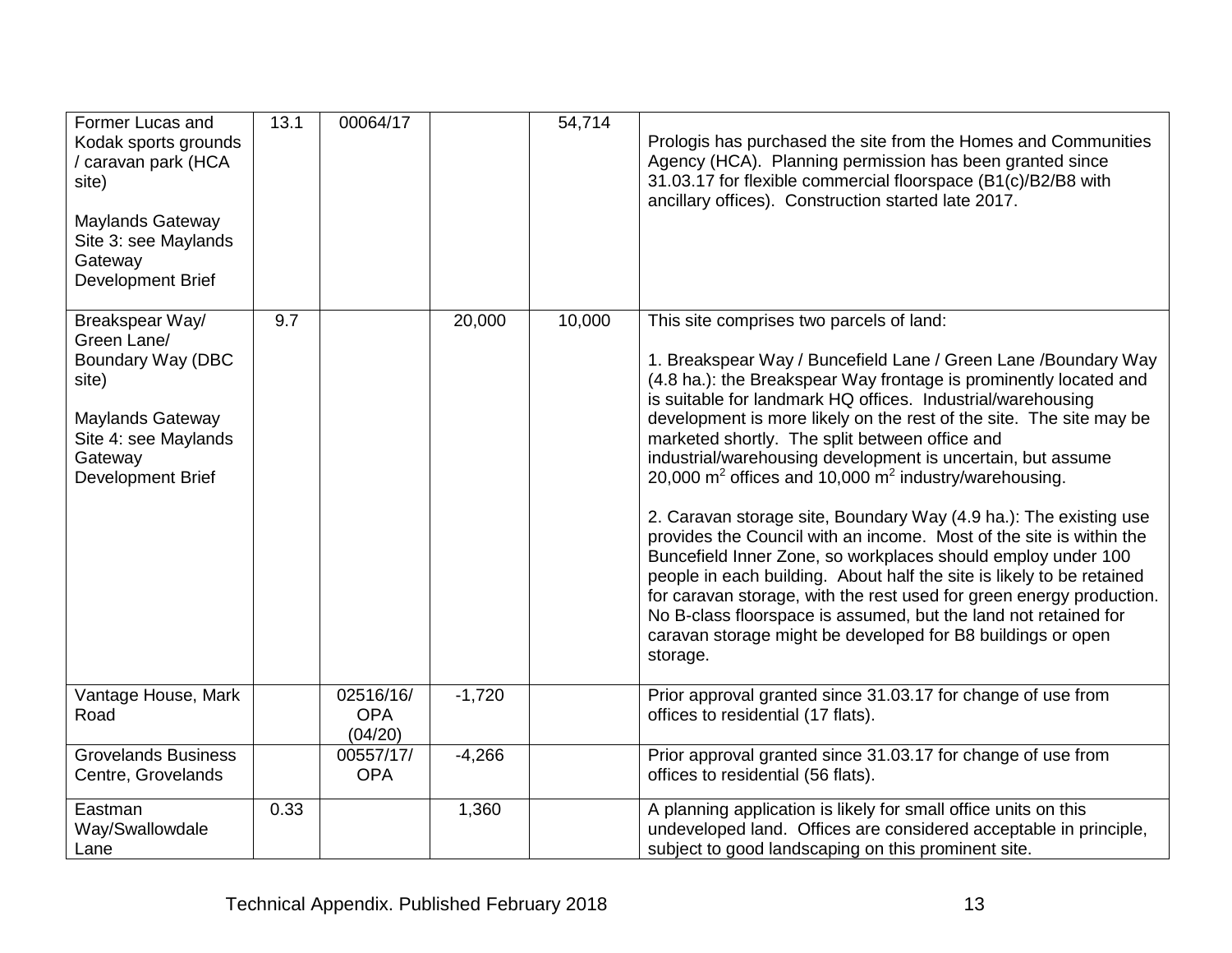| <b>Maylands Business</b><br>Park: totals                                                                                                                                                                                                                                               |     |                                                                                                               | 19,772   | 87,076    |                                                                                                                                                                                                                                                                                                                                                                                                                                                                                                                                                                                                                                                                                                                                        |
|----------------------------------------------------------------------------------------------------------------------------------------------------------------------------------------------------------------------------------------------------------------------------------------|-----|---------------------------------------------------------------------------------------------------------------|----------|-----------|----------------------------------------------------------------------------------------------------------------------------------------------------------------------------------------------------------------------------------------------------------------------------------------------------------------------------------------------------------------------------------------------------------------------------------------------------------------------------------------------------------------------------------------------------------------------------------------------------------------------------------------------------------------------------------------------------------------------------------------|
| 2. Rest of Hemel<br><b>Hempstead</b>                                                                                                                                                                                                                                                   |     |                                                                                                               |          |           |                                                                                                                                                                                                                                                                                                                                                                                                                                                                                                                                                                                                                                                                                                                                        |
| <b>Clifton Court, Corner</b><br>Hall                                                                                                                                                                                                                                                   |     | Nos. 1&4:<br>00383/16/<br>OPA(04/19)<br>No. 6:<br>03139/16/<br>OPA(01/20)<br>No.5:<br>00329/17/<br>OPA(04/20) | $-1,034$ |           | Prior approval granted (4/01306/13) for change of use all four office<br>buildings at Corner Hall to residential (70 flats). This permission<br>has lapsed, but conversion to housing completed at Brindley House<br>$(1,720 \text{ m}^2 \text{ offices})$ and Brunel Court $(1,324 \text{ m}^2 \text{ offices})$ . Telford<br>House will remain in office use.<br>Clifton Court (1,147 $m^2$ net internal floorspace – assume gross<br>office floorspace was 25% higher i.e. 1,434 m <sup>2</sup> ). Further prior<br>approval applications have been approved subsequently (since<br>31.03.17 at 5 Clifton Court). Conversion to housing completed at 2<br>and 3 Clifton Court (loss of 400 $m^2$ ), but not at nos. 1 & 4, 5 and 6. |
| Frogmore Road<br><b>See Site Allocations</b><br>Development Plan<br>document:<br>http://www.dacorum.q<br>ov.uk/home/planning-<br>development/planning<br>-strategic-<br>planning/local-<br>planning-<br>framework/site-<br>allocations/site-<br>allocations-adopted-<br>(12-july-2017) | 3.0 |                                                                                                               |          | $-12,000$ | Allocated for housing development in the Site Allocations DPD (site<br>H/13), adopted July 2017. Estimated loss of industrial/warehousing<br>floorspace is 12,000 $m^2$ (site area = 3 hectares; assuming plot ratio<br>$=$ 40%). Planning application 4/02601/17/MFA for housing on<br>nearly half of the site (1.32 ha.) submitted October 2017.                                                                                                                                                                                                                                                                                                                                                                                     |
| Paradise/Wood Lane<br>See Site Allocations<br>Development Plan                                                                                                                                                                                                                         |     |                                                                                                               | 5,000    | $-5,000$  | This site (currently in employment use) was part of the former<br>Paradise General Employment Area, as designated in the Local<br>Plan. However, it was reallocated as mixed use proposal MU/3 in<br>the Site Allocations DPD (adopted July 2017), with proposed uses                                                                                                                                                                                                                                                                                                                                                                                                                                                                  |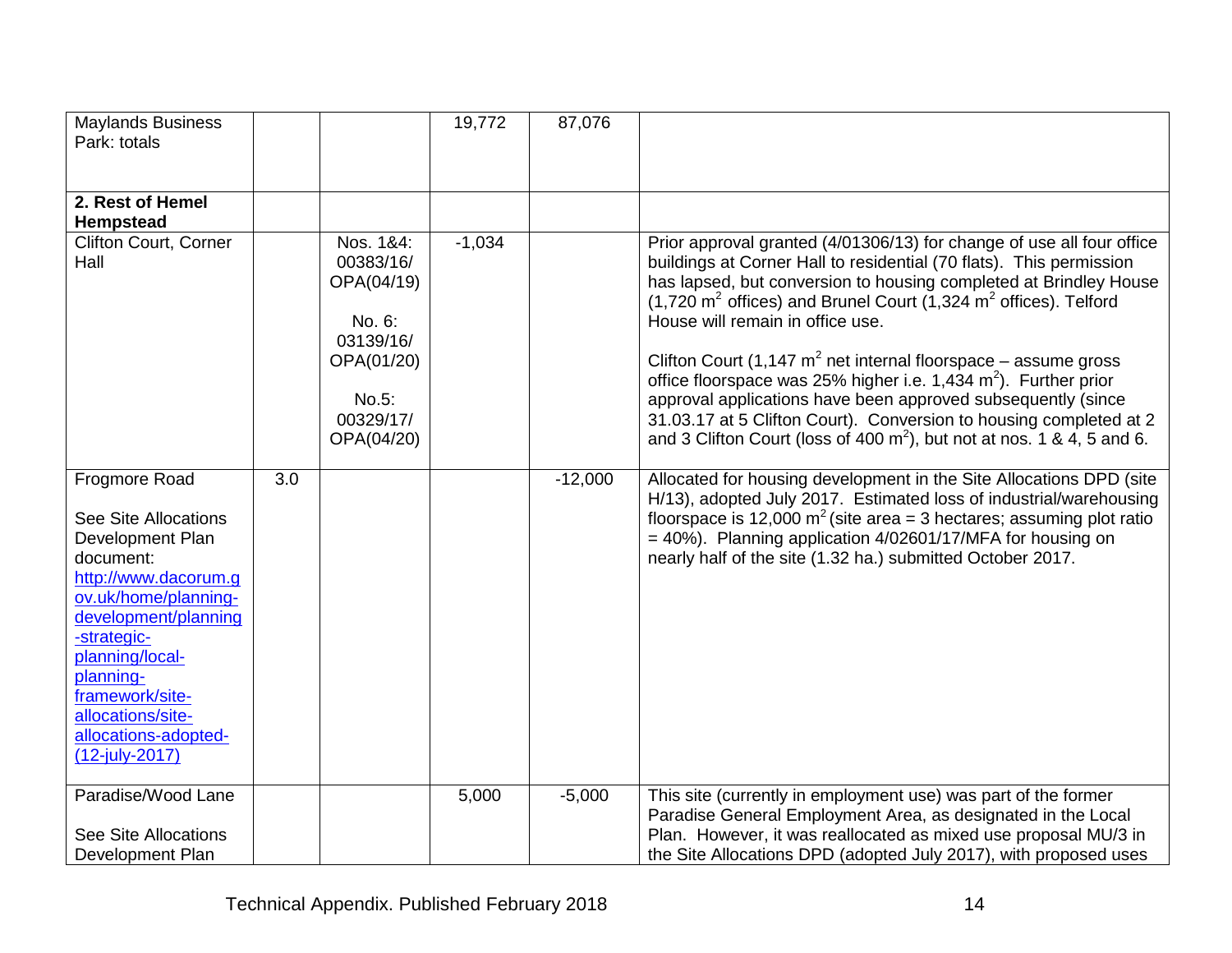| <b>Document</b>                                                                    |                         |          |          | being B1 led business use and housing. It is uncertain how much<br>(if any) employment floorspace will be lost. Some loss of<br>industrial/warehousing floorspace likely, but may be some higher<br>density new office development. Assume loss of 5,000 m <sup>2</sup><br>industrial/warehousing and gain of $5,000 \text{ m}^2$ offices.<br>Planning application 4/00987/17/MFA proposed housing on a small<br>part of site MU/3, but the application was withdrawn. |
|------------------------------------------------------------------------------------|-------------------------|----------|----------|------------------------------------------------------------------------------------------------------------------------------------------------------------------------------------------------------------------------------------------------------------------------------------------------------------------------------------------------------------------------------------------------------------------------------------------------------------------------|
| <b>Ebberns Road</b><br>See Site Allocations<br>Development Plan<br><b>Document</b> |                         |          | $-1,800$ | Proposed for housing in Local Plan (Policy 33) and the Ebberns<br>Road Development Brief. The land still in industrial use was<br>allocated for housing development in the Site Allocations DPD (site<br>$H/4$ ).<br>Housing is now being built on two parts of H/4:<br>Drew House and The Factory: Permission 4/00931/13/MFA,<br>with 2,900 $m^2$ B2 floorspace lost.<br>• Heath House: permission $4/02431/15/MFA$ , with 1,287 m <sup>2</sup>                       |
|                                                                                    |                         |          |          | industrial/warehousing floorspace lost.<br>Two remaining industrial/warehousing buildings in the middle of the<br>site not covered by the above permissions have an estimated<br>floorspace of around 1,800 $m^2$ .                                                                                                                                                                                                                                                    |
| 41 Marlowes (former<br><b>Marlowes Business</b><br>Centre), Marlowes               | 03383/16                | $-2,800$ |          | Permission granted for change of use from offices to health care<br>(D1 use) and offices for Hertfordshire Community NHS Trust and<br>Hertfordshire Partnership University NHS. Total floorspace is<br>about 4,000 $m^2$ and about 70% is proposed for D1 use.<br>Conversion works started since 31.03.17.                                                                                                                                                             |
| Hempstead House,<br>Selden Hill                                                    | 02319/17/<br><b>OPA</b> | $-2,437$ |          | Prior approval granted for change of use offices to residential (39<br>flats) initially under 4/01218/14, then renewed through 4/02319/17.<br>The development involves a loss of 2,437 $m2$ offices.                                                                                                                                                                                                                                                                   |
| 11 Bridge Street                                                                   | 01825/17/<br><b>OPA</b> | $-1,000$ |          | Prior approval granted under 4/01825/17 since 31.03.17 for change<br>of use from offices to residential (29 flats), following earlier prior                                                                                                                                                                                                                                                                                                                            |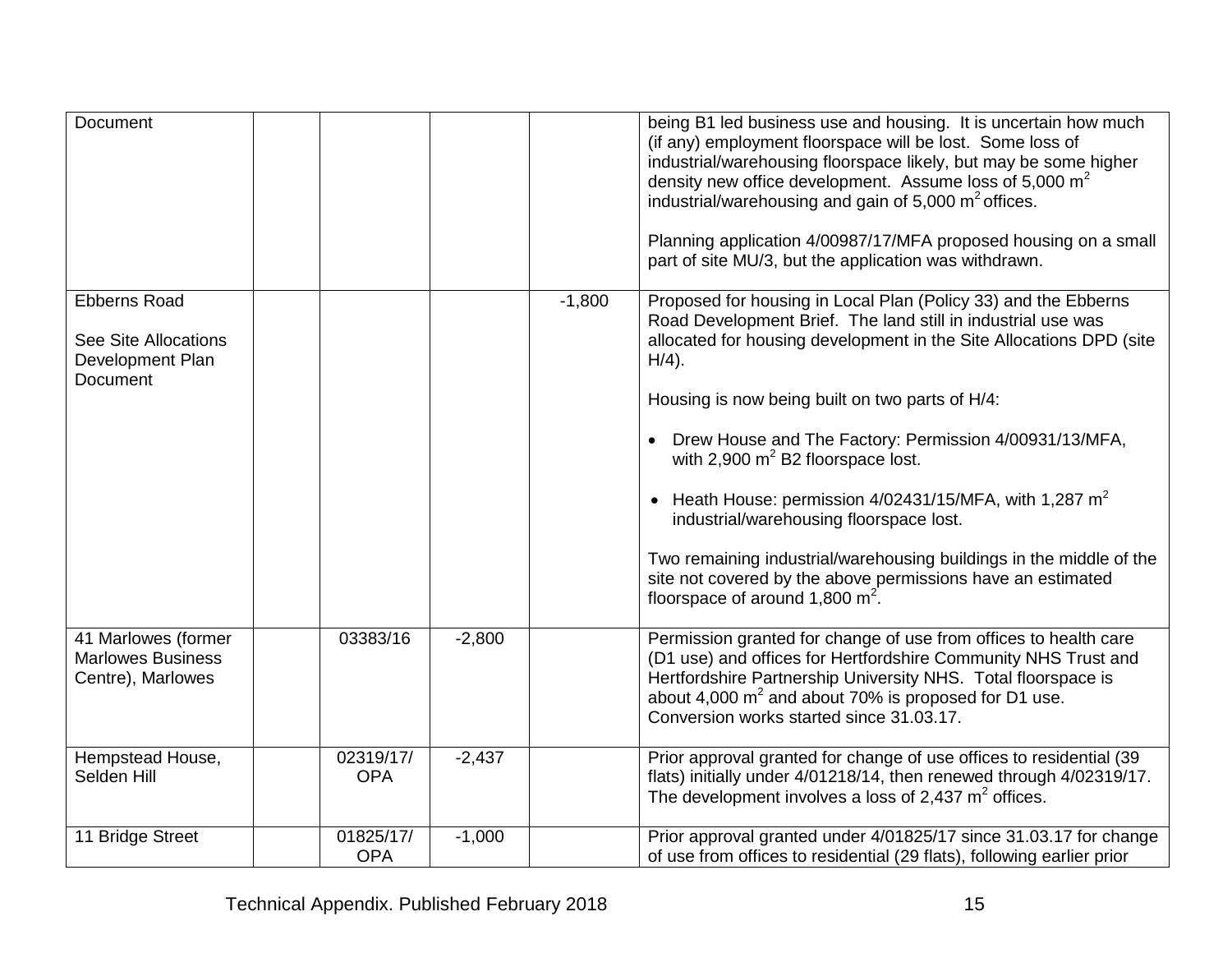|                                                                                                                   |      |                                                   |          |       | approvals. Permission (4/00048/16) also been granted for 9 flats<br>on the roof.                                                                                                                                                                                                                                                                                                                                                                                                                                                                                                                                                              |
|-------------------------------------------------------------------------------------------------------------------|------|---------------------------------------------------|----------|-------|-----------------------------------------------------------------------------------------------------------------------------------------------------------------------------------------------------------------------------------------------------------------------------------------------------------------------------------------------------------------------------------------------------------------------------------------------------------------------------------------------------------------------------------------------------------------------------------------------------------------------------------------------|
| Bryanston Court,<br>Selden Hill                                                                                   |      | 00644/17                                          | $-3,837$ |       | Prior approval (4/03283/15/OPA) granted for change of use from<br>offices to residential (60 flats). Planning permission<br>(4/00644/17/MFA) subsequently granted since 31.03 17 for change<br>of use to housing and residential extensions (109 flats).                                                                                                                                                                                                                                                                                                                                                                                      |
| Normandy Court, 1<br><b>Wolsey Road</b>                                                                           |      | 01584/16/<br><b>OPA</b>                           | $-1,600$ |       | Prior approval granted for change of use from offices to residential<br>(39 flats). Assume loss of $1,600 \text{ m}^2$ offices. Conversion works<br>started since 31.03.17.                                                                                                                                                                                                                                                                                                                                                                                                                                                                   |
| Spencer's Park phase<br>2, Three Cherry Trees<br>Lane                                                             | 1.77 |                                                   |          | 7,500 | This site forms the southern part of Local Plan employment<br>proposal site E4. The Core Strategy (Figure18) proposes mainly<br>housing development at Spencer's Park (Site E4 and adjoining<br>land). An outline application (4/02539/16/MOA) has been<br>submitted for housing led development on the Spencer's Park<br>phase 2 site. The application proposes up to 7,500 $m2$ of<br>employment development (B1, B2, B8) in the south of the site,<br>where proximity to the Buncefield oil terminal rules out housing.<br>The Council has resolved to grant permission since 31.03.17,<br>subject to a S106 agreement being entered into. |
| Hamilton House, 111<br><b>Marlowes</b>                                                                            |      | 02032/17/<br><b>OPA</b>                           | $-2,940$ |       | Prior approval granted for change of use from offices to residential<br>(49 flats) since 31.03.17. Estimated loss of office floorspace =<br>$2,940 \text{ m}^2$ .                                                                                                                                                                                                                                                                                                                                                                                                                                                                             |
| Hemel Hempstead<br>Station Gateway,<br>London Road<br><b>See Site Allocations</b><br>Development plan<br>Document |      | 01911/16/<br><b>LDP</b><br>02006/16<br><b>LDP</b> |          |       | The site is allocated as mixed use proposal MU/4 in the Site<br>Allocations DPD (adopted July 2017). Uses proposed are an<br>improved transport interchange, a new multi storey car park and<br>housing. Other commercial uses that complement the operation of<br>the railway station are also encouraged.<br>A number of planning applications have been made in respect of                                                                                                                                                                                                                                                                 |
|                                                                                                                   |      |                                                   |          |       | 499 and 501 London Road, which form part of site MU/4 and which<br>are currently used for motor trade purposes. Lawful development<br>certificates were granted under 4/01911/16 and 4/02006/16 for                                                                                                                                                                                                                                                                                                                                                                                                                                           |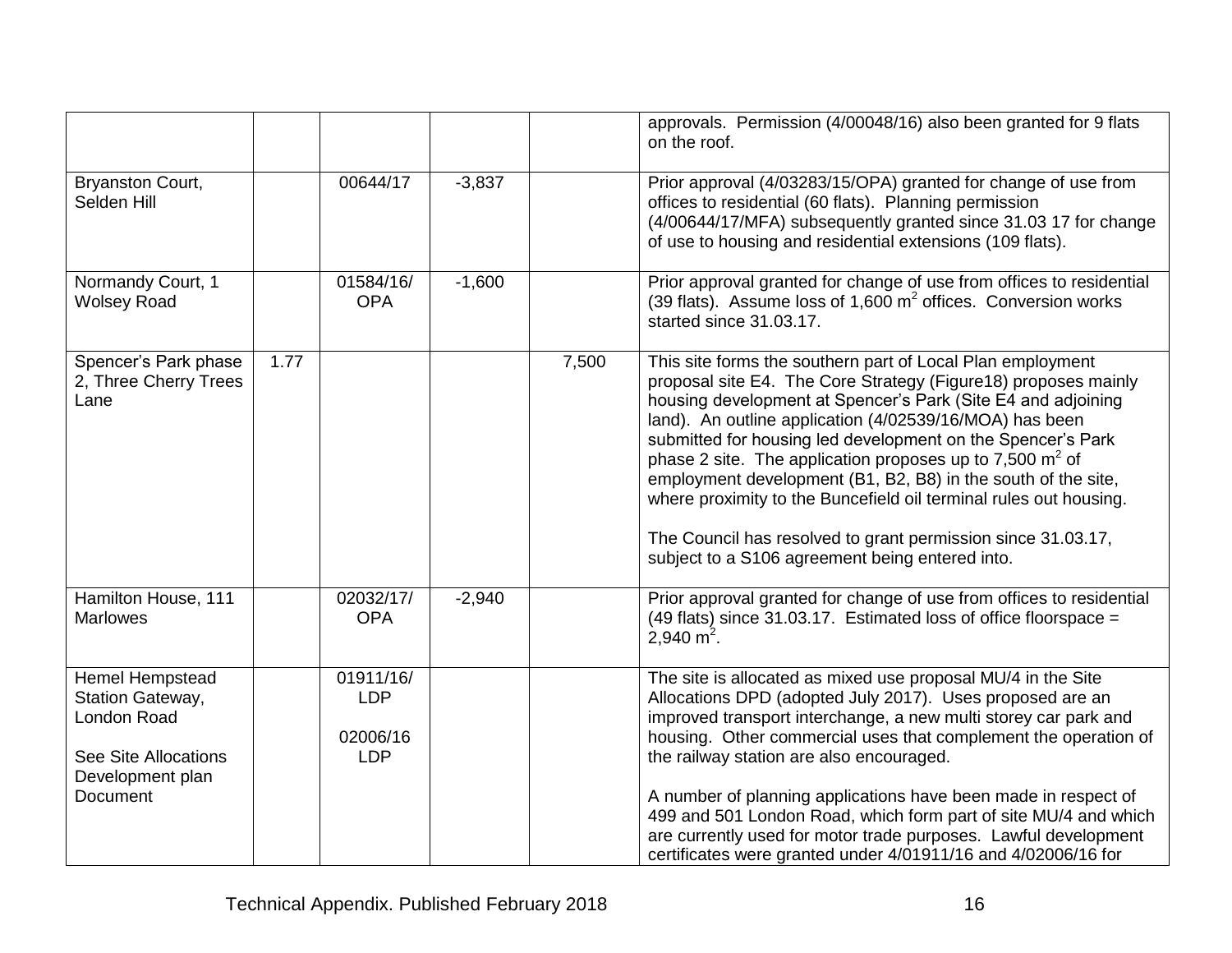|                                                                                           |      |                                     |           |           | change of use to offices, to create a total of $1,479 \text{ m}^2$ offices.<br>Subsequent applications have proposed redevelopment for offices,<br>the latest being $4/01591/17/MOA$ , which proposed 16,157 m <sup>2</sup><br>offices. This application was refused, but not on land use principle<br>grounds. However, it remains uncertain whether any offices will be<br>built at MU/4. |
|-------------------------------------------------------------------------------------------|------|-------------------------------------|-----------|-----------|---------------------------------------------------------------------------------------------------------------------------------------------------------------------------------------------------------------------------------------------------------------------------------------------------------------------------------------------------------------------------------------------|
| <b>Rest of Hemel</b><br>Hempstead: totals                                                 |      |                                     | $-10,648$ | $-11,300$ |                                                                                                                                                                                                                                                                                                                                                                                             |
| Hemel Hempstead:<br>totals                                                                |      |                                     | 9,124     | 75,776    |                                                                                                                                                                                                                                                                                                                                                                                             |
| <b>Berkhamsted</b>                                                                        |      |                                     |           |           |                                                                                                                                                                                                                                                                                                                                                                                             |
| Berkhamsted: totals                                                                       |      |                                     |           |           |                                                                                                                                                                                                                                                                                                                                                                                             |
| <b>Tring</b>                                                                              |      |                                     |           |           |                                                                                                                                                                                                                                                                                                                                                                                             |
| <b>Western Road</b><br><b>See Site Allocations</b><br>Development Plan<br><b>Document</b> | 0.47 |                                     |           | $-2,000$  | Proposed for housing in Local Plan (Policy 33) and the Western<br>Road Concept Statement (2006). A small part has been<br>implemented. The land still in industrial use was allocated for<br>housing development in the Site Allocations DPD (site H/16).<br>Assume 2,000 m <sup>2</sup> industrial/warehousing floorspace still to be lost.                                                |
| Icknield Way<br><b>See Site Allocations</b><br>Development Plan<br><b>Document</b>        | 0.75 |                                     |           | 3,000     | The Site Allocations DPD (adopted July 2017) proposes the<br>extension of the Icknield Way GEA into the Local Allocation LA5<br>site - see proposal E/1 in the Schedule of Employment proposals<br>and Sites, and Policy LA5 (Icknield Way, West of Tring). An<br>extension of 0.75 hectares is proposed.                                                                                   |
| <b>Akeman Street</b>                                                                      | 0.8  | 02884/15<br>01257/16/<br>OPA(09/19) | $-2,999$  |           | Designated as a GEA in the Local Plan. The Site Allocations DPD<br>(adopted July 2017) proposes housing development on the<br>Langdon Street haulage yard (site H/17). It retains rest of GEA, but<br>accepts a range of non-residential mixed uses including social and<br>community facilities, to reflect the Core Strategy.                                                             |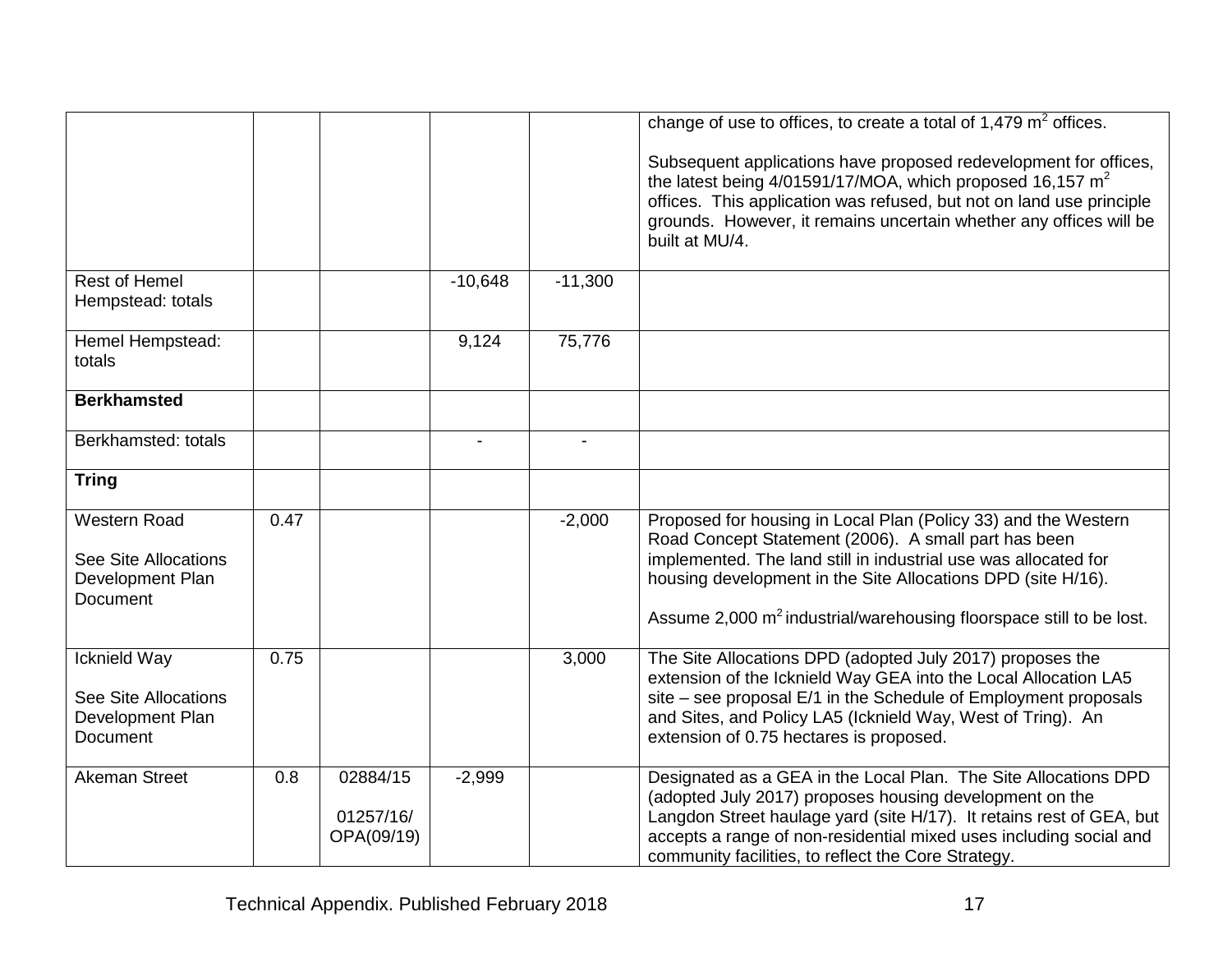|                                                                                                | 02762/16/<br>OPA(11/19) |          |                          | Planning permission (4/02884/15) granted to redevelop the<br>Langdon Street haulage yard for housing (loss of 375 $m2$ of B8<br>floorspace lost 2016-17).<br>Prior approval (4/01257/16 and 4/02762/16) granted to convert<br>most of the rest of this GEA (Akeman Business Park) to housing<br>(41 flats). The development involves a loss of 2,999 $m^2$ offices. .                                                                                 |
|------------------------------------------------------------------------------------------------|-------------------------|----------|--------------------------|-------------------------------------------------------------------------------------------------------------------------------------------------------------------------------------------------------------------------------------------------------------------------------------------------------------------------------------------------------------------------------------------------------------------------------------------------------|
| Tring: totals                                                                                  |                         | $-2,999$ | 1,000                    |                                                                                                                                                                                                                                                                                                                                                                                                                                                       |
| <b>Kings Langley</b>                                                                           |                         |          |                          |                                                                                                                                                                                                                                                                                                                                                                                                                                                       |
| Sunderlands Yard                                                                               |                         |          |                          | SW Hertfordshire Employment Land Update (Roger Tym &<br>Partners, 2010) suggested the use of this employment site for other<br>uses (with a loss of $5,560 \text{ m}^2$ industrial/warehousing floorspace).<br>It is not proposed to allocate the site for housing in the Site<br>Allocations DPD, as this is a useful employment site. However, the<br>site will be kept in the residential area, so housing will remain<br>acceptable in principle. |
| Kings Langley: totals                                                                          |                         |          |                          |                                                                                                                                                                                                                                                                                                                                                                                                                                                       |
| <b>Markyate</b>                                                                                |                         |          |                          |                                                                                                                                                                                                                                                                                                                                                                                                                                                       |
| <b>Hicks Road</b><br>See Core Strategy<br>and Site Allocations<br>Development Plan<br>Document | 01173/11                |          | 1,052                    | Mixed use redevelopment of most of site (1.9 ha.) for housing and<br>other uses including employment has largely been completed,<br>reflecting Hicks Road Masterplan (updated June 2012) and the<br>Core Strategy's proposals for Strategic Site SS2. Most of the<br>original employment buildings have been demolished, but Sharose<br>Court has been retained.<br>Planning permission 4/01173/11/MFA excludes part of the SS2 site                  |
|                                                                                                |                         |          | $-1,100$<br>(north part) | north of Hicks Road. This land has been allocated for housing<br>development (site H/20) in the Site Allocations DPD (adopted July<br>2017). Assume loss of 1,100 $m^2$ industrial/warehousing floorspace.                                                                                                                                                                                                                                            |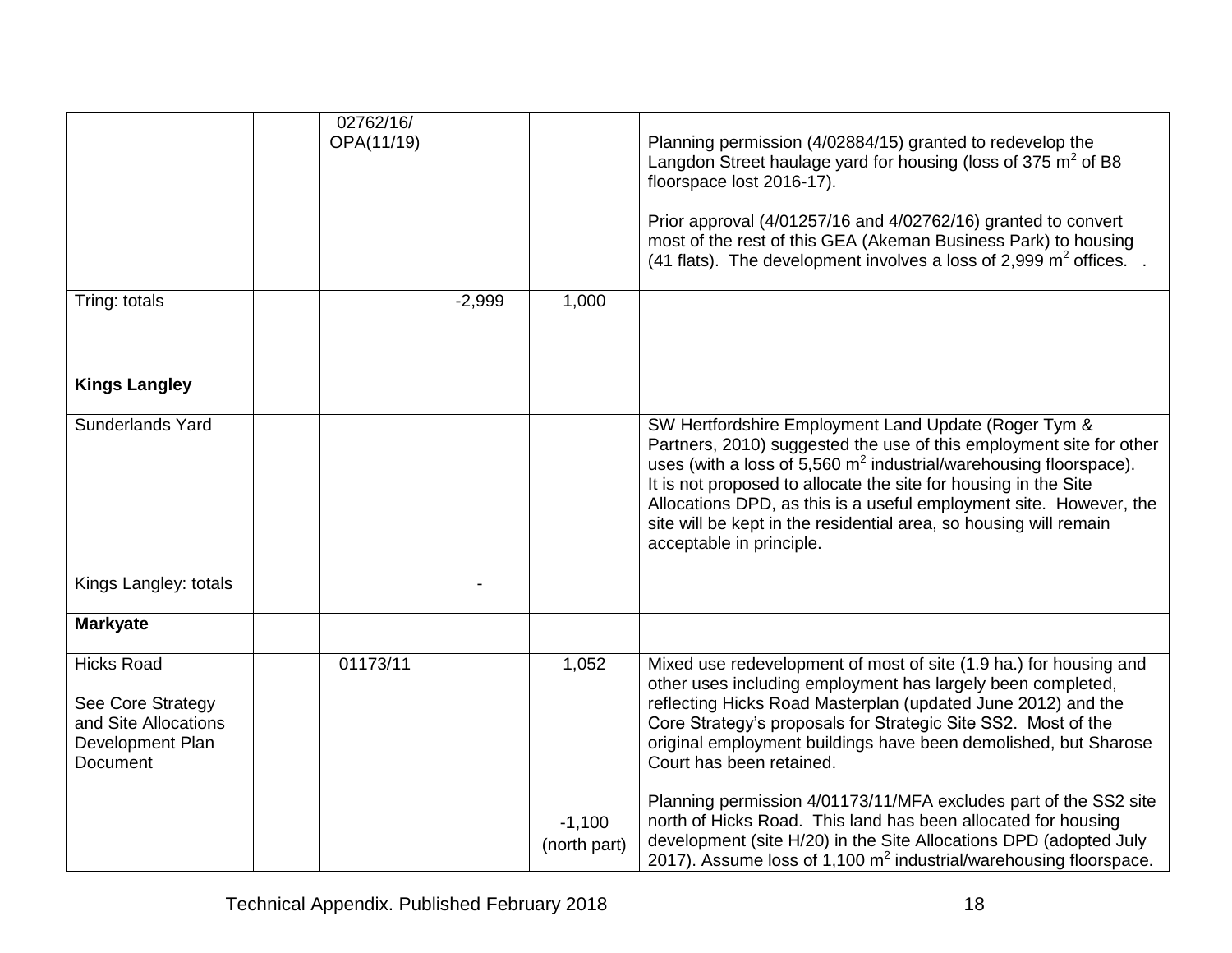| Markyate: totals              |          |       | -48    |                                                                                                                                                                                                                         |
|-------------------------------|----------|-------|--------|-------------------------------------------------------------------------------------------------------------------------------------------------------------------------------------------------------------------------|
| <b>Rest of Dacorum</b>        |          |       |        |                                                                                                                                                                                                                         |
| Home Farm, Great<br>Gaddesden | 00012/11 | 1,326 |        | Alterations and change of use of agricultural buildings to offices<br>and a meeting room permitted (gain of 1,578 m <sup>2</sup> offices). 78 m <sup>2</sup><br>completed 2013-14, $174 \text{ m}^2$ completed 2014-15. |
| Rest of Dacorum:<br>totals    |          | 1,326 |        |                                                                                                                                                                                                                         |
| Dacorum: totals               |          | 4,462 | 85,728 |                                                                                                                                                                                                                         |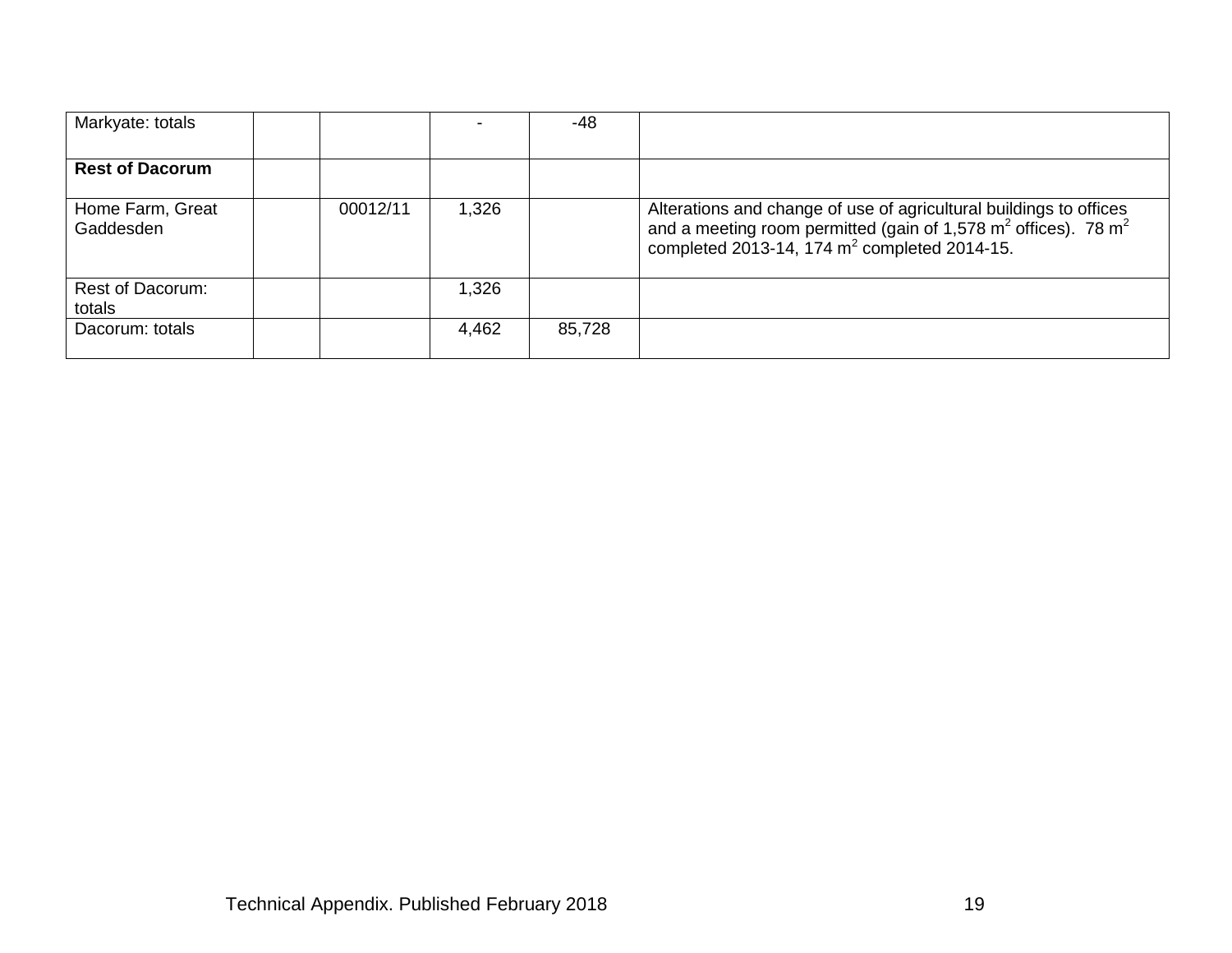#### **(c) Supporting retailing and commerce**

No further information provided.

#### **(d) Economic Development Strategy**

No further information provided.

# **7. Providing homes and community services**

#### **(a) Providing Homes**

**Table 7.1 Housing Completions compared to total required over the Plan period: 2006-2031**

| 25 Year Core Strategy Requirement 2006-2031                | 10,750                 |     |
|------------------------------------------------------------|------------------------|-----|
|                                                            | <b>Net Completions</b> |     |
| April 2006 - March 2007                                    | 400                    |     |
| April 2007 - March 2008                                    | 384                    |     |
| April 2008 - March 2009                                    | 418                    |     |
| April 2009 - March 2010                                    | 237                    |     |
| April 2011 - March 2011                                    | 603                    |     |
| April 2011 - March 2012                                    | 447                    |     |
| April 2012 - March 2013                                    | 290                    |     |
| April 2013 - March 2014                                    | 219                    |     |
| April 2014 - March 2015                                    | 379                    |     |
| April 2015 - March 2016                                    | 659                    |     |
| April 2016 - March 2017                                    | 723                    |     |
| <b>Total 11 year completions</b>                           | 4,759                  |     |
| Remaining 16 year completions 2017 - 2031 (10,750 - 4,759) | 5,991                  |     |
| Annualised remaining requirement (5,991/14)                | 428                    |     |
| Actual Annual rate achieved (4,759/11)                     |                        | 433 |

*Source: DBC Residential Land Position Statement No. 44 1 st April 2017*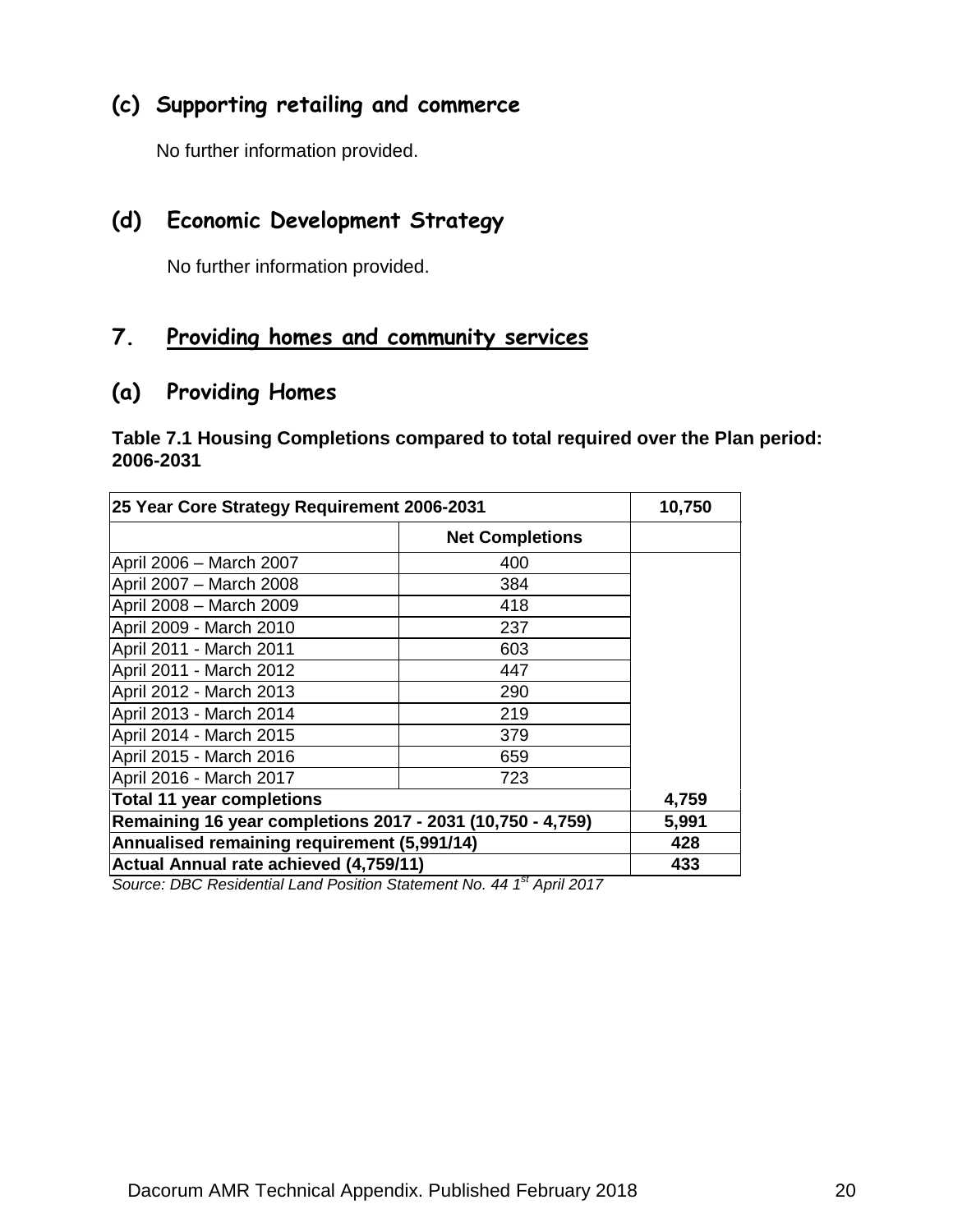#### **Table 7.2a Core Strategy 5-year housing land supply calculations (1st April 2018 to 31st March 2023) (5% Buffer)**

| 25 year Core Strategy requirement 1 April 2006 - 31 March 2031   | 10,750 |
|------------------------------------------------------------------|--------|
| Completions 1 April 2006 - 31 March 2017                         | 4,759  |
| Projected completions (current year) 2017/18                     | 556    |
| Total projected completions 2006-2018 (4,759+556)                | 5,315  |
| Remaining Core Strategy requirement 2018 - 2031 (10,750 - 5,315) | 5,435  |
| Requirement for 2006 - 2018 (430 x12)                            | 5,160  |
| Shortfall 2006 - 2018 (5,160 - 5,315)                            | n/a    |
| 5 year requirement for $2018 - 2023$                             | 2,258  |
| Core Strategy unadjusted housing target $(430 \times 5) = 2,150$ |        |
| Plus Shortfall = $0$                                             |        |
| Plus 5% buffer on shortfall (5% of 0) = 0                        |        |
| Plus 5% buffer brought forward from later in plan period (5% of  |        |
| $2,150$ = 108                                                    |        |
| Annual adjusted 5 year requirement (2,258 / 5)                   | 452    |
| Projected supply 2018/19 - 2022/23                               | 4,070  |
| No. of years supply (4,070 / 452)                                | 9.0    |
|                                                                  | years  |

*Source: DBC Residential Land Position Statement No. 44 1 st April 2017*

#### **Table 7.2b Core Strategy 5-year housing land supply calculations (1st April 2018 to 31st March 2023) (20% Buffer)**

| 25 year Core Strategy requirement 1 April 2006 - 31 March 2031     | 10,750 |
|--------------------------------------------------------------------|--------|
| Completions 1 April 2006 - 31 March 2017                           | 4,759  |
| Projected completions (current year) 2017/18                       | 556    |
| Total projected completions 2006-2018 (4,759+556)                  | 5,315  |
| Remaining Core Strategy requirement $2018 - 2031$ (10,750 - 5,315) | 5,435  |
| Requirement for 2006 - 2018 (430 x12)                              | 5,160  |
| Shortfall 2006 - 2018 (5,160 - 5,315)                              | n/a    |
| 5 year requirement for $2018 - 2023$                               | 2,580  |
| Core Strategy unadjusted housing target $(430 \times 5) = 2,150$   |        |
| Plus Shortfall = $0$                                               |        |
| Plus 20% buffer on shortfall (20% of 0) = 0                        |        |
| Plus 20% buffer brought forward from later in plan period (20% of  |        |
| $2,150$ = 430                                                      |        |
| Annual adjusted 5 year requirement (2,580 / 5)                     | 516    |
| Projected supply 2018/19 - 2022/23                                 | 4,070  |
| No. of years supply (4,070 / 516)                                  | 7.9    |
|                                                                    | years  |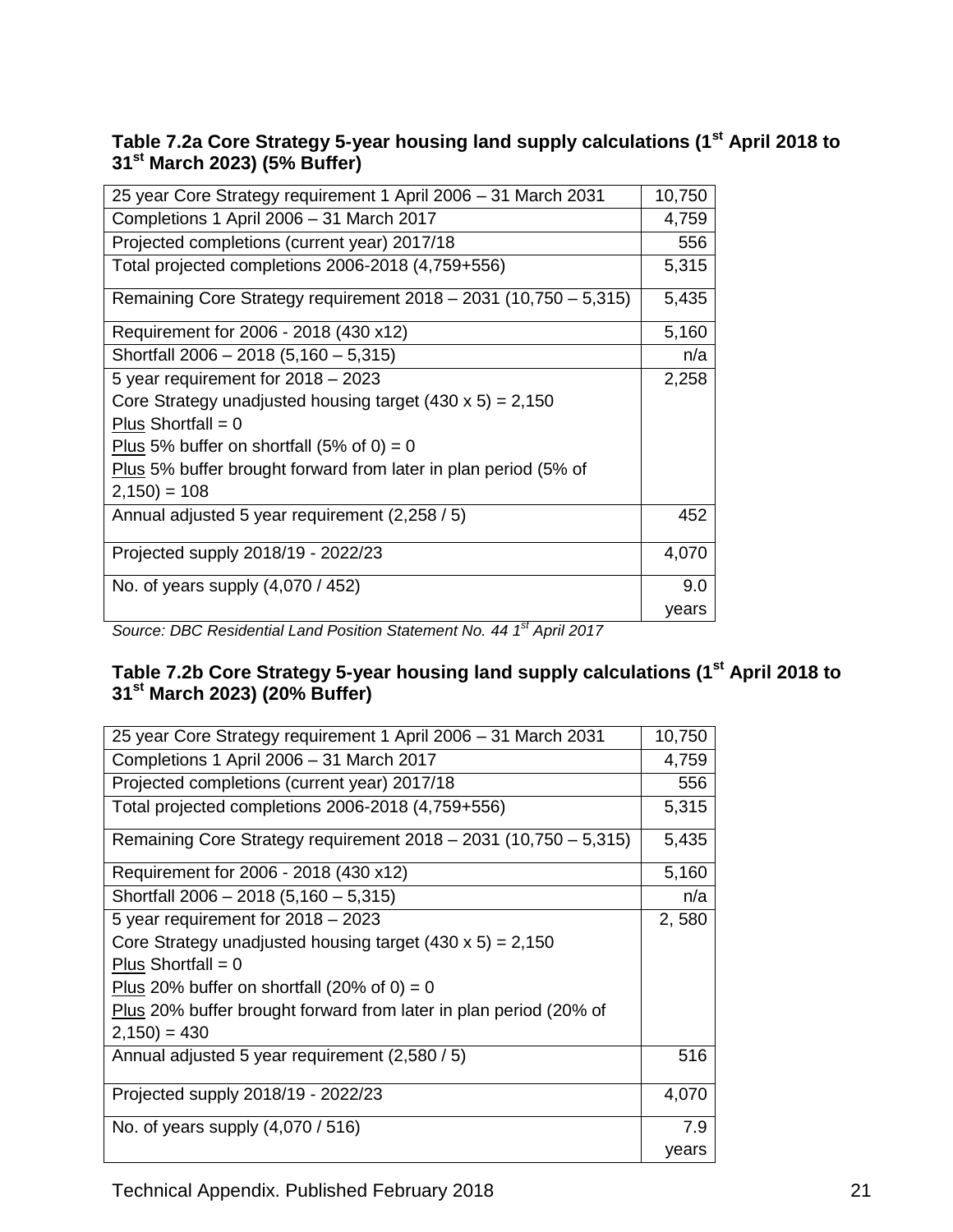| <b>Period</b> | <b>Gross</b><br>completions on<br><b>PDL</b> | % of total | <b>Net completions</b><br>on PDL | % of total |
|---------------|----------------------------------------------|------------|----------------------------------|------------|
| 2006/07       | 476                                          | 99         | 407                              | 99         |
| 2007/08       | 458                                          | 98         | 376                              | 98         |
| 2008/09       | 440                                          | 95         | 396                              | 95         |
| 2009/10       | 243                                          | 94         | 220                              | 93         |
| 2010/11       | 563                                          | 89         | 527                              | 87         |
| 2011/12       | 407                                          | 85         | 377                              | 84         |
| 2012/13       | 250                                          | 69         | 176                              | 61         |
| 2013/14       | 126                                          | 50         | 91                               | 42         |
| 2014/15       | 295                                          | 72         | 264                              | 70         |
| 2015/16       | 611                                          | 87         | 570                              | 86         |
| 2016/17       | 472                                          | 62         | 432                              | 60         |
| <b>Total</b>  | 4,341                                        | 82%        | 3,836                            | 81%        |

#### **Table 7.3 Proportion dwellings on previously developed land**

*Source: DBC Residential Land Position Statement No. 44 1 st April 2017 Note: Total gross completions 2006-17 = 5,276 dwellings*

#### **Table 7.4 Proportion of new build dwellings completions in the year by density and number of new dwellings per hectare**

| <b>Period 2009/10</b>                       | No. | $\frac{0}{0}$  |
|---------------------------------------------|-----|----------------|
| Less than 30 dph                            | 39  | 16.5           |
| Between 30-50 dph                           | 58  | 24.5           |
| Greater than 50 dwellings dph               | 140 | 59             |
| Total                                       | 236 | 100            |
| % of development at densities $\geq$ 30 dph |     | 83.5           |
| <b>Period 2010/11</b>                       | No. | $\frac{9}{6}$  |
| Less than 30 dph                            | 32  | 5              |
| Between 30-50 dph                           | 44  | $\overline{7}$ |
| Greater than 50 dwellings dph               | 560 | 88             |
| Total                                       | 636 | 100            |
| % of development at densities $\geq$ 30 dph |     | 95             |
| <b>Period 2011/12</b>                       | No. | $\frac{9}{6}$  |
| Less than 30 dph                            | 38  | 9              |
| Between 30-50 dph                           | 34  | 8              |
| Greater than 50 dwellings dph               | 351 | 83             |
| Total                                       | 423 | 100            |
| % of development at densities $\geq$ 30 dph |     | 91             |
| <b>Period 2012/13</b>                       | No. | $\frac{9}{6}$  |
| Less than 30 dph                            | 83  | 29             |
| Between 30-50 dph                           | 70  | 24             |
|                                             |     |                |
| Greater than 50 dwellings dph               | 134 | 47             |
| Total                                       | 287 | 100            |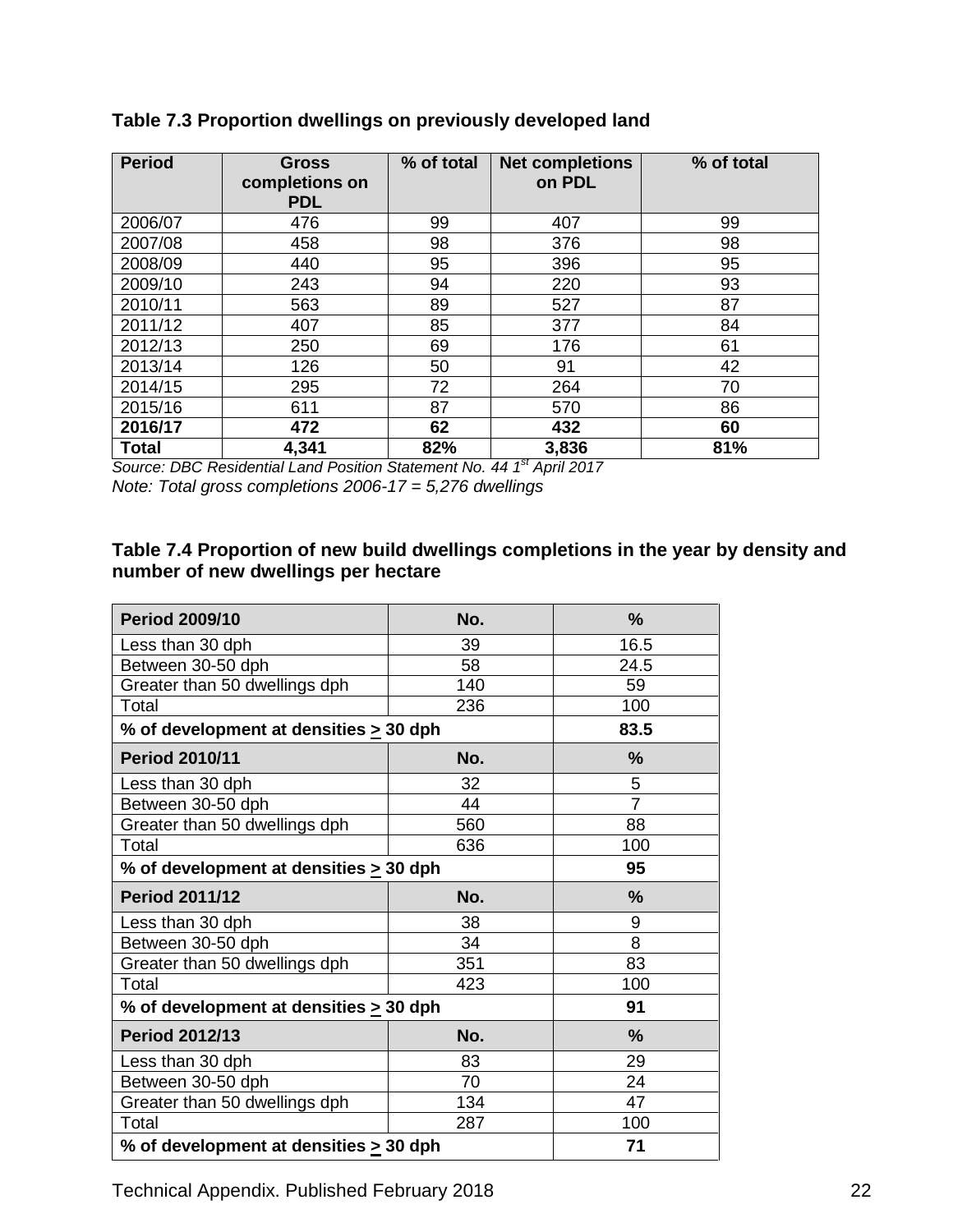| <b>Period 2013/14</b>                       | No. | $\frac{9}{6}$ |
|---------------------------------------------|-----|---------------|
| Less than 30 dph                            | 78  | 38            |
| Between 30-50 dph                           | 84  | 41            |
| Greater than 50 dwellings dph               | 42  | 21            |
| Total                                       | 204 | 100           |
| % of development at densities $\geq 30$ dph |     | 62            |
| <b>Period 2014/15</b>                       | No. | $\frac{9}{6}$ |
| Less than 30 dph                            | 88  | 24            |
| Between 30-50 dph                           | 94  | 26            |
| Greater than 50 dwellings dph               | 179 | 50            |
| Total                                       | 361 | 100           |
| % of development at densities $\geq$ 30 dph |     | 76            |
|                                             |     |               |
| <b>Period 2015/16</b>                       | No. | %             |
| Less than 30 dph                            | 123 | 22            |
| Between 30-50 dph                           | 62  | 11            |
| Greater than 50 dwellings dph               | 368 | 67            |
| Total                                       | 553 | 100           |
| % of development at densities $\geq$ 30 dph |     | 78            |
| <b>Period 2016/17</b>                       | No. | $\frac{9}{6}$ |
| Less than 30 dph                            | 124 | 19            |
| Between 30-50 dph                           | 202 | 30            |
| Greater than 50 dwellings dph               | 344 | 51            |
| Total                                       | 670 | 100           |

*Note: These figures exclude demolitions Source: DBC monitoring*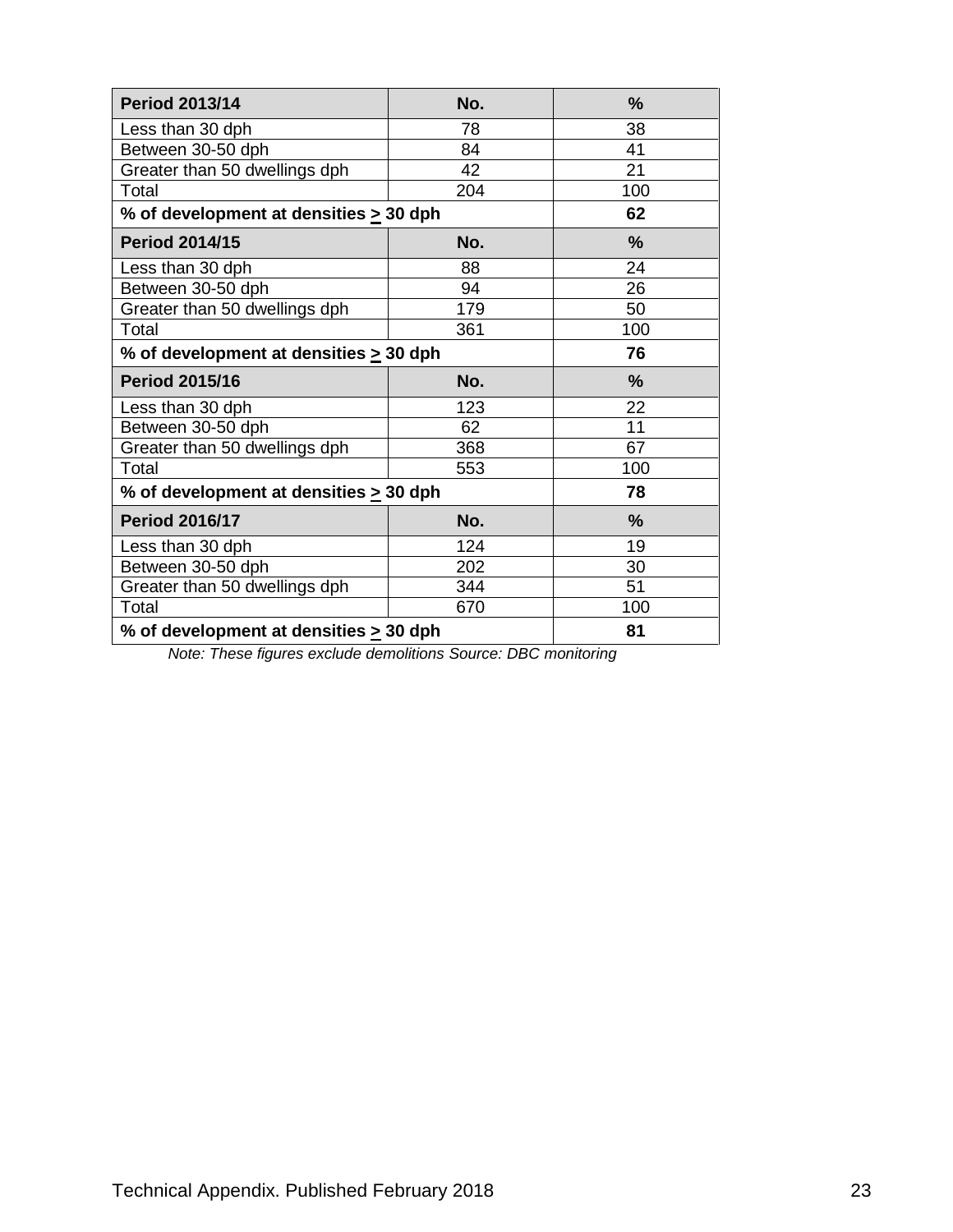| Year    | <b>Net Site Areas in</b><br>total (Ha) | <b>Number of dwellings</b><br>completed on the sites<br>(Gross) | <b>Density of Development</b><br>dwellings/ha |
|---------|----------------------------------------|-----------------------------------------------------------------|-----------------------------------------------|
| 2006/07 | 10.71                                  | 382                                                             | 36                                            |
| 2007/08 | 14.37                                  | 400                                                             | 28                                            |
| 2008/09 | 9.19                                   | 347                                                             | 38                                            |
| 2009/10 | 8.08                                   | 227                                                             | 28                                            |
| 2010/11 | 12.35                                  | 586                                                             | 47                                            |
| 2011/12 | 6.476                                  | 389                                                             | 60                                            |
| 2012/13 | 9.51                                   | 183                                                             | 19                                            |
| 2013/14 | 8.406                                  | 141                                                             | 17                                            |
| 2014/15 | 11.19                                  | 264                                                             | 24                                            |
| 2015/16 | 15.78                                  | 447                                                             | 28                                            |
| 2016/17 | 14.6                                   | 654                                                             | 45                                            |

**Table 7.5 Average density of new dwellings built on finally completed sites**

1 Sites recorded: this is a proportion of all completions in the year

2 This figure excludes the John Dickson site. If this site is included, the average density is 47dph *Source: DBC Monitoring Note: Average density- dwellings per hectare over all new build sites*

|         | <b>Houses</b> | <b>Flats</b> | <b>Total</b> |
|---------|---------------|--------------|--------------|
| 2016/17 | 311           | 453          | 764          |
| 2015/16 | 243           | 440          | 683          |
| 2014/15 | 212           | 199          | 411          |
| 2013/14 | 184           | 70           | 254          |
| 2012/13 | 190           | 174          | 364          |
| 2011/12 | 206           | 270          | 476          |
| 2010/11 | 92            | 544          | 636          |
| 2009/10 | 92            | 167          | 259          |
| 2008/09 | 177           | 282          | 459          |
| 2007/08 | 182           | 290          | 472          |
| 2006/07 | 174           | 306          | 480          |
|         | 2,063         | 3,195        | 5,258        |

#### **Table 7.6 Completions (gross) by type of property 2006-2017**

Source: HCC Monitoring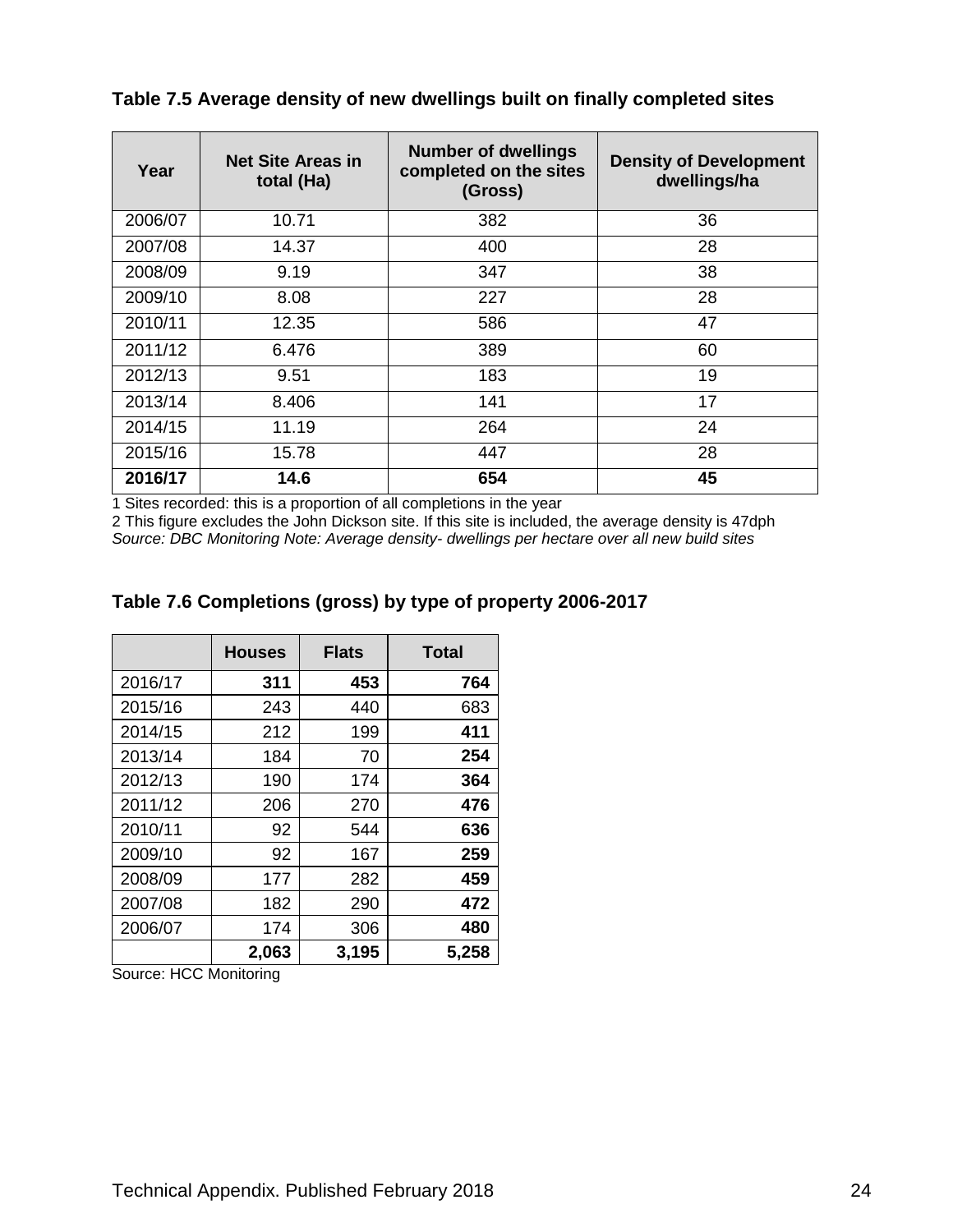|         | 1-bed | 2-bed | 3-bed | 4-bed | 5-bed | 6-bed<br>or<br>more | <b>Not</b><br>known | Total |
|---------|-------|-------|-------|-------|-------|---------------------|---------------------|-------|
| 2016/17 | 154   | 349   | 130   | 96    | 30    | 5                   | 0                   | 764   |
| 2016/17 | 154   | 349   | 130   | 96    | 30    | 5                   | 0                   | 764   |
| 2015/16 | 161   | 325   | 111   | 56    | 30    | 0                   | 17                  | 700   |
| 2014/15 | 93    | 144   | 75    | 70    | 26    | 3                   | 0                   | 411   |
| 2013/14 | 37    | 73    | 77    | 40    | 23    | 4                   | 0                   | 254   |
| 2012/13 | 90    | 141   | 78    | 31    | 22    | $\overline{2}$      | 0                   | 364   |
| 2011/12 | 141   | 162   | 97    | 66    | 4     | 5                   | 0                   | 475   |
| 2010/11 | 218   | 335   | 44    | 22    | 16    | 1                   | 0                   | 636   |
| 2009/10 | 66    | 114   | 21    | 40    | 14    | 4                   | 0                   | 259   |
| 2008/09 | 94    | 218   | 77    | 41    | 26    | 3                   | 0                   | 459   |
| 2007/08 | 94    | 252   | 71    | 28    | 23    | 4                   | 0                   | 472   |
| 2006/07 | 95    | 258   | 63    | 17    | 36    | 11                  | $\Omega$            | 480   |
| Total   | 1243  | 2371  | 844   | 507   | 250   | 42                  | 17                  | 5274  |

**Table 7.7 Completions (gross) by nos. of bedrooms 2006-2017**

Source: HCC Monitoring

| Table 7.8 Net PDL and greenfield housing completions 2006-2017 |  |  |
|----------------------------------------------------------------|--|--|
|                                                                |  |  |

|         | %<br>Non<br><b>PDL</b> | % pdl | <b>Total Non</b><br><b>PDL</b> | <b>Total</b><br>pdl | Total<br>(net) |
|---------|------------------------|-------|--------------------------------|---------------------|----------------|
| 2006/07 | 1                      | 99    | 4                              | 407                 | 400            |
| 2007/08 | 2                      | 98    | 14                             | 376                 | 384            |
| 2008/09 | 5                      | 95    | 19                             | 396                 | 418            |
| 2009/10 | 7                      | 93    | 16                             | 220                 | 237            |
| 2010/11 | 13                     | 87    | 73                             | 527                 | 603            |
| 2011/12 | 16                     | 84    | 69                             | 377                 | 447            |
| 2012/13 | 39                     | 61    | 114                            | 176                 | 290            |
| 2013/14 | 58                     | 42    | 128                            | 91                  | 219            |
| 2014/15 | 30                     | 70    | 115                            | 264                 | 379            |
| 2015/16 | 14                     | 86    | 89                             | 570                 | 659            |
| 2016/17 | 40                     | 60    | 291                            | 432                 | 723            |
| Total   | 16                     | 84    | 932                            | 3,836               | 4,768          |

Source: HCC and DBC Monitoring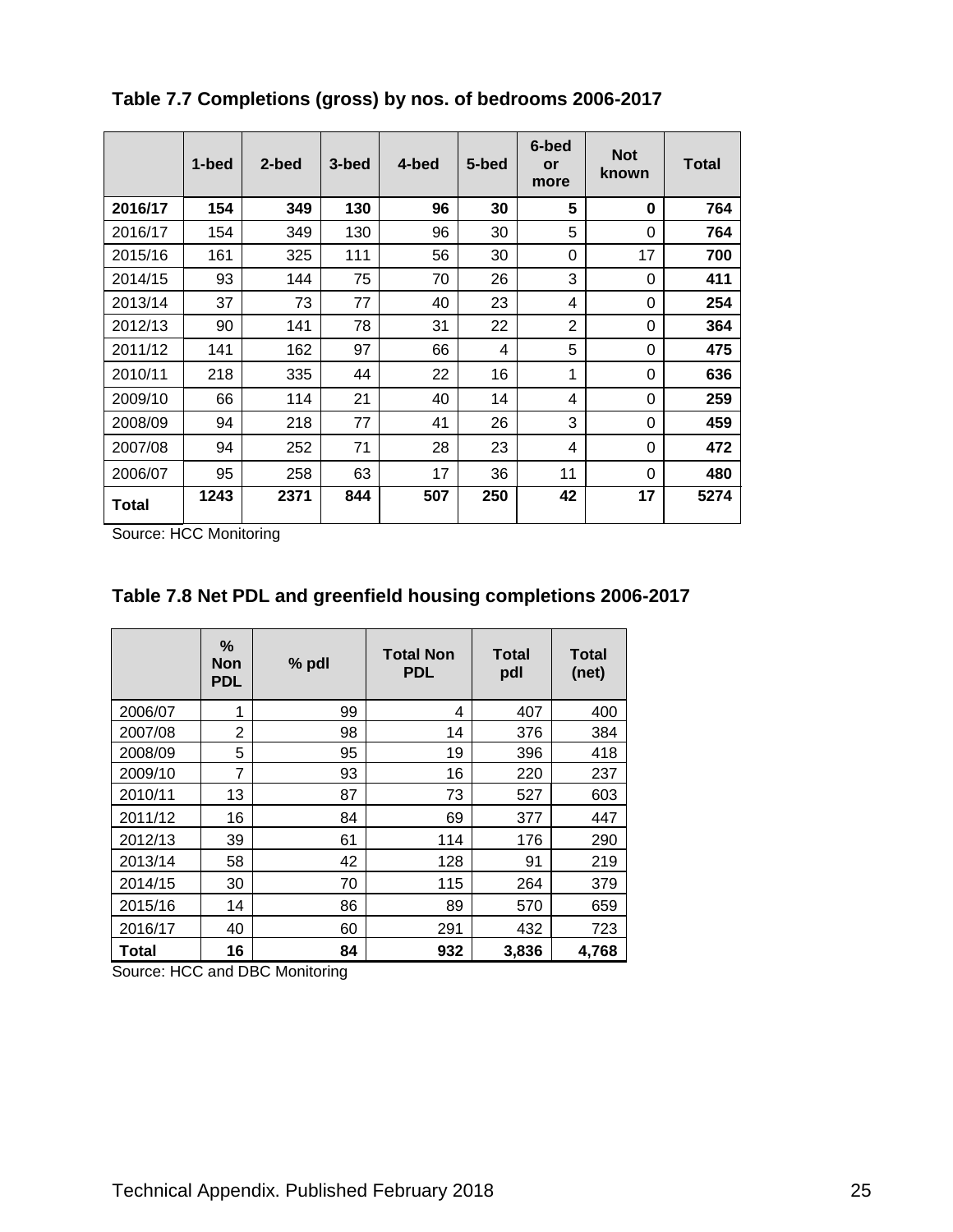|                                                   | <b>Total</b>   |               | <b>Affordable Housing Provision</b> |
|---------------------------------------------------|----------------|---------------|-------------------------------------|
| <b>Period</b>                                     | <b>Housing</b> | <b>Number</b> | <b>Proportion</b>                   |
| 2006/7                                            | 400            | 137           | 34.3%                               |
| 2007/8                                            | 384            | 126           | 32.8%                               |
| 2008/9                                            | 418            | 148           | 35.4%                               |
| 2009/10                                           | 237            | 96            | 35.2%                               |
| 2010/11                                           | 603            | 60            | 10%                                 |
| 2011/12                                           | 447            | 117           | 26.2%                               |
| 2012/13                                           | 290            | 92            | 31.7%                               |
| 2013/14                                           | 219            | 27            | 12.3%                               |
| 2014/15                                           | 379            | 128           | 33.8                                |
| 2015/16                                           | 659            | 203           | 30.8%                               |
| 2016/17                                           | 723            | 135           | 18.7%                               |
| Total                                             | 4,759          | 1,269         | 26.7%                               |
| <b>Annual rate</b><br>of provision<br>$2006/07 -$ | 433            | 115           | 26.6%                               |
| 2016/17                                           |                |               |                                     |

**Table 7.9 Gross Affordable Housing Provision 2006 – 2017 relative to Total (net) Housing**

*Source: DBC Monitoring 2006/17*

#### **Table 7.10 Total supply of Affordable housing by type**

|                      | <b>Social Rented</b><br>homes provided | <b>Intermediate</b><br><b>Homes/Shared</b><br>Ownership | <b>Affordable</b><br><b>Rented</b> | <b>First</b><br>Buy/<br>Home<br><b>Buy</b> | Total |
|----------------------|----------------------------------------|---------------------------------------------------------|------------------------------------|--------------------------------------------|-------|
| 2006/07              | 59                                     | 78                                                      | -                                  |                                            | 137   |
| 2007/08              | 53                                     | 73                                                      |                                    |                                            | 126   |
| 2008/09              | 92                                     | 56                                                      |                                    |                                            | 148   |
| 2009/10              | 35                                     | 61                                                      |                                    |                                            | 96    |
| 2010/11              | 53                                     | $\overline{7}$                                          | -                                  | $\overline{\phantom{a}}$                   | 60    |
| 2011/12              | 90                                     | 5                                                       | 22                                 | 32                                         | 149   |
| 2012/13              | 43                                     | 24                                                      | 25                                 | 58                                         | 150   |
| 2013/14              | $\overline{7}$                         | 11                                                      | 9                                  | 96                                         | 123   |
| 2014/15              | $41*$                                  | 20                                                      | 67                                 | 126                                        | 254   |
| 2015/16              | 126                                    | 26                                                      | 51                                 | n/a                                        | 203   |
| 2016/17              | 104                                    | 8                                                       | 23                                 | n/a                                        | 135   |
| <b>Total 2006-17</b> | 703                                    | 369                                                     | 197                                | 312                                        | 1,581 |

*Note: Intermediate homes include shared equity and key worker housing.* 

*\* Includes a contribution of 41 social rented units from a hostel development (The Elms) in Hemel Hempstead. Source: DBC monitoring*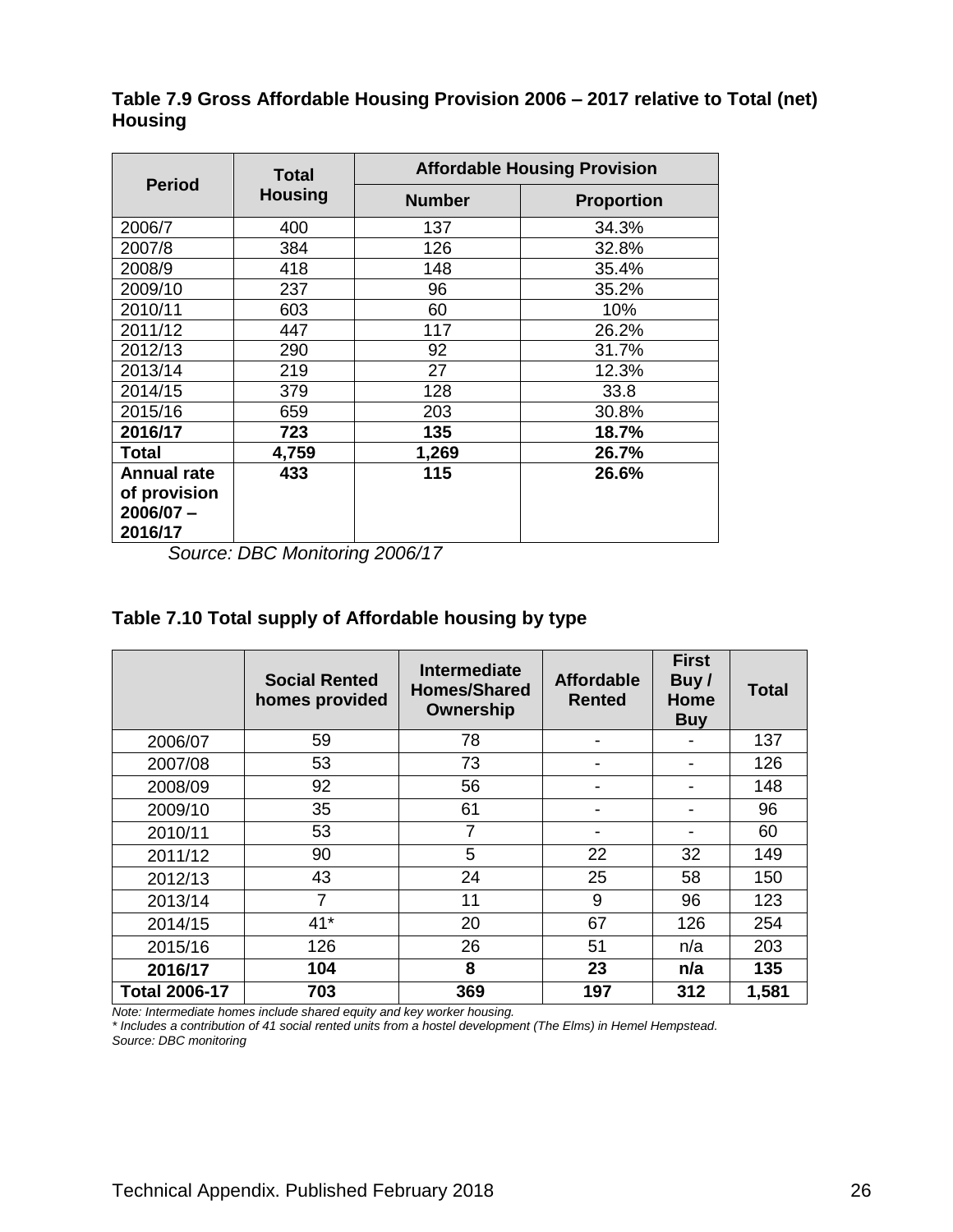### **(b) Meeting community needs**

#### **Table 7.11 Summary of school and pre-school completions**

| <b>Settlement</b>      | Floor space (sqm) |  |  |  |  |
|------------------------|-------------------|--|--|--|--|
| <b>Hemel Hempstead</b> | 12,668            |  |  |  |  |
| <b>Berkhamsted</b>     | 252               |  |  |  |  |
| <b>Tring</b>           |                   |  |  |  |  |
| Bovingdon              |                   |  |  |  |  |
| <b>Kings Langley</b>   |                   |  |  |  |  |
| Markyate               |                   |  |  |  |  |
| <b>Rest of Dacorum</b> |                   |  |  |  |  |
| Total                  | 12,920            |  |  |  |  |

*Source: DBC monitoring (Employment Land Position Statement No. 41 (1st April 2017)*

#### **Table 7.12 Summary of outstanding school and pre-school floorspace (commitments)**

| <b>Settlement</b>      | Floor space (sqm) |  |  |  |  |
|------------------------|-------------------|--|--|--|--|
| <b>Hemel Hempstead</b> | $-11351$          |  |  |  |  |
| <b>Berkhamsted</b>     |                   |  |  |  |  |
| Tring                  | $-1281$           |  |  |  |  |
| Bovingdon              |                   |  |  |  |  |
| <b>Kings Langley</b>   |                   |  |  |  |  |
| Markyate               | $-125$            |  |  |  |  |
| <b>Rest of Dacorum</b> | $-6,308*$         |  |  |  |  |
| Total                  | $-19,065$         |  |  |  |  |

*Source: DBC monitoring (Employment Land Position Statement No. 41 (1st April 2017)*

\* This includes losses at Kings Langley School and Abbotts Hill School which both fall outside the settlement boundary.

#### **Table 7.13 Summary of (net) completed Indoor Sports and Leisure Space**

| <b>Settlement</b>      | Floor space (sqm) gain |
|------------------------|------------------------|
| <b>Hemel Hempstead</b> | $-186$                 |
| <b>Berkhamsted</b>     |                        |
| <b>Tring</b>           | 69                     |
| Bovingdon              |                        |
| <b>Kings Langley</b>   |                        |
| Markyate               | 848                    |
| <b>Rest of Dacorum</b> | 777                    |
| Total                  | 1.508                  |

*Source: DBC monitoring (Employment Land Position Statement No. 41 (1st April 2017)*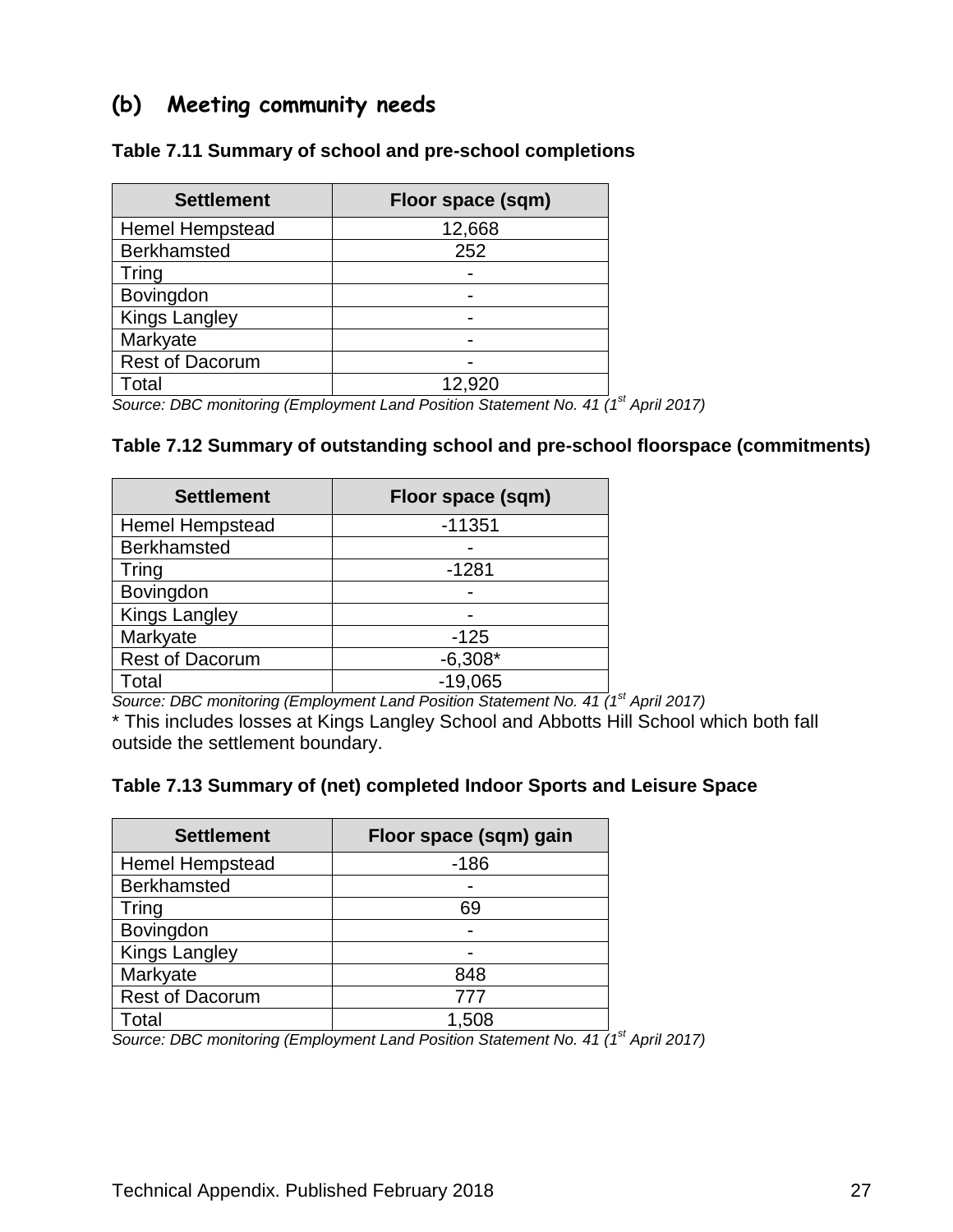## **8. Looking after the Environment**

#### **(a) Enhancing the natural environment**

No further information provided.

## **(b) Conserving the natural environment**

No further information provided.

# **(c) Using resources efficiently**

#### **Table 8.1: per capita consumption of water from 2012 to 2040**

The table<sup>5</sup> below was taken from the Water Resource Management Plan which projects anticipated per capita consumption of water in the Misbourne community and across Affinity Waters central region.

| <b>Water</b><br><b>Resource</b><br>Zone | <b>Scenarios for</b><br>average<br>consumption <sup>6</sup> | 2012<br>I/h/d | AMP <sub>5</sub><br>2014/15<br>I/h/d | AMP <sub>6</sub><br>2019/20<br>I/h/d | AMP <sub>7</sub><br>2024/25<br>I/h/d | AMP <sub>8</sub><br>2029/30<br>I/h/d | AMP <sub>9</sub><br>2034/35<br>I/h/d | <b>AMP 10</b><br>2039/40<br>I/h/d |
|-----------------------------------------|-------------------------------------------------------------|---------------|--------------------------------------|--------------------------------------|--------------------------------------|--------------------------------------|--------------------------------------|-----------------------------------|
| $1 -$<br>Misbourne                      | <b>NYAA</b>                                                 | 170.42        | 168.42                               | 164.84                               | 160.99                               | 158.52                               | 157.00                               | 156.22                            |
|                                         | <b>DYAA</b>                                                 | 190.46        | 187.04                               | 183.08                               | 178.80                               | 176.05                               | 174.36                               | 173.50                            |
|                                         | <b>DYCP</b>                                                 | 243.52        | 239.73                               | 235.65                               | 231.15                               | 228.61                               | 227.48                               | 227.42                            |
| $2 - \text{Colne}$                      | <b>NYAA</b>                                                 | 163.23        | 161.76                               | 159.27                               | 156.33                               | 154.45                               | 153.32                               | 152.68                            |
|                                         | <b>DYAA</b>                                                 | 174.54        | 171.95                               | 169.30                               | 166.17                               | 164.18                               | 162.97                               | 162.29                            |
|                                         | <b>DYCP</b>                                                 | 233.17        | 230.25                               | 227.68                               | 224.44                               | 222.74                               | 222.15                               | 222.28                            |
| $3 - Lee$                               | <b>NYAA</b>                                                 | 153.71        | 151.98                               | 148.61                               | 144.69                               | 141.75                               | 139.61                               | 138.11                            |
|                                         | <b>DYAA</b>                                                 | 160.69        | 157.94                               | 154.44                               | 150.36                               | 147.30                               | 145.08                               | 143.53                            |
|                                         | <b>DYCP</b>                                                 | 224.21        | 220.90                               | 216.93                               | 212.13                               | 208.75                               | 206.58                               | 205.35                            |
| Central                                 | <b>NYAA</b>                                                 | 162.94        | 161.27                               | 158.28                               | 154.97                               | 152.78                               | 151.37                               | 150.54                            |
| region                                  | <b>DYAA</b>                                                 | 176.77        | 173.92                               | 170.63                               | 167.01                               | 164.59                               | 163.02                               | 162.07                            |
| average                                 | <b>DYCP</b>                                                 | 236.29        | 233.08                               | 229.73                               | 225.91                               | 223.72                               | 222.73                               | 222.56                            |

# **9. Framework for Future Monitoring**

- DYAA = Dry Year Annual Average
- DYCP = Dry Year Critical Period

 5 <https://stakeholder.affinitywater.co.uk/docs/FINAL-WRMP-Jun-2014.pdf>

<sup>&</sup>lt;sup>6</sup> NYAA= Normal Year Annual Average